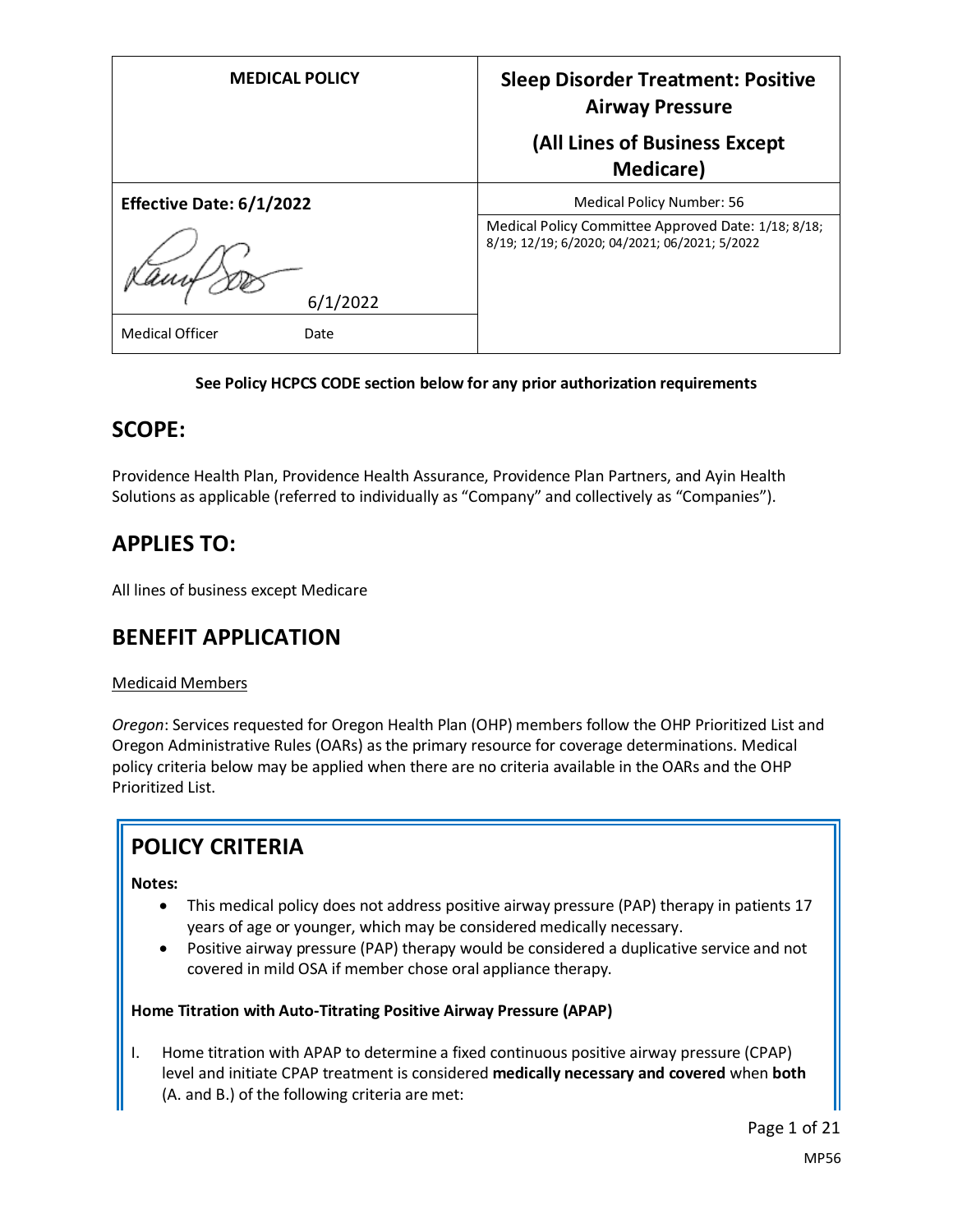# **MEDICAL POLICY Sleep Disorder Treatment: Positive Airway Pressure**

## **(All Lines of Business Except Medicare)**

- A. The patient meets **at least one** of the following (1. or 2.) criteria:
	- 1. The patient has been diagnosed, using polysomnography or home sleep apnea testing, with mild OSA (defined as AHI or RDI of 5 to 14 events per hour) and meets **at least one** of the following (a.-f.) criteria:
		- a. Impaired cognition; **or**
		- b. Mood disorders; **or**
		- c. Insomnia; **or**
		- d. Documented hypertension; **or**
		- e. Ischemic heart disease; **or**
		- f. History of stroke; **or**
	- 2. The patient has been diagnosed, using polysomnography or home sleep apnea testing, with moderate or severe OSA (defined as AHI or RDI of 15 or more events per hour); **and**
- B. The patient **does not have any** of the following (1.-6.) comorbid conditions that would be expected to degrade the accuracy of APAP:
	- 1. Congestive heart failure; **and/or**
	- 2. Chronic obstructive pulmonary disease; **and/or**
	- 3. Prior diagnosis of central sleep apnea; **and/or**
	- 4. Neuromuscular disorders (e.g., muscular dystrophy, myasthenia gravis); **and/or**
	- 5. Central sleep apnea; **and/or**
	- 6. Obesity hypoventilation syndrome.
- II. A follow-up home titration with APAP is considered **medically necessary and covered** when **all** of the following (A. and B.) criteria are met:
	- A. To determine if a pressure adjustment is needed in patients not responding to or tolerating PAP therapy or whose symptoms have returned despite an initial response to PAP therapy; **and**
	- B. The patient **does not have any** of the following (1.-6.) comorbid conditions that would be expected to degrade the accuracy of APAP:
		- 1. Congestive heart failure; **and/or**
		- 2. Chronic obstructive pulmonary disease; **and/or**
		- 3. Prior diagnosis of central sleep apnea; **and/or**
		- 4. Neuromuscular disorders (e.g., muscular dystrophy, myasthenia gravis); **and/or**
		- 5. Central sleep apnea; **and/or**
		- 6. Obesity hypoventilation syndrome.
- III. Home titration with APAP is considered **not medically necessary and is not covered** when criteria I. or II. above is not met.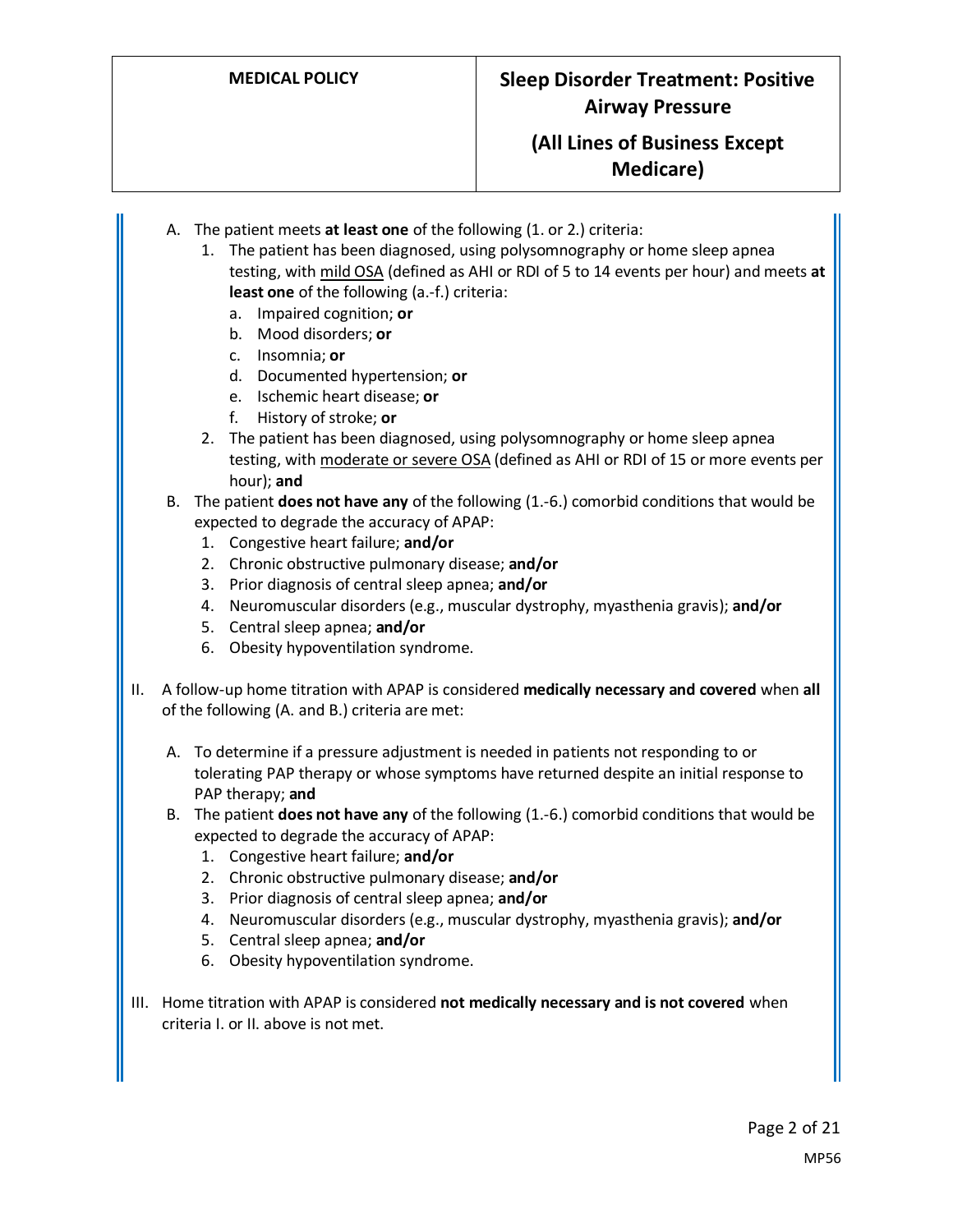## **MEDICAL POLICY Sleep Disorder Treatment: Positive Airway Pressure**

## **(All Lines of Business Except Medicare)**

**Initial Trial (90 days) of Continuous Positive Airway Pressure (CPAP)/Auto-Titrating Positive Airway Pressure (APAP)**

- IV. The initial trial (90 days) of CPAP or APAP may be considered **medically necessary and covered** for the treatment of obstructive sleep apnea (OSA) when **at least one** of the following (A. or B.) criteria are met:
	- A. The patient has been diagnosed, using polysomnography or home sleep testing, with mild OSA (defined as AHI or RDI of 5 to 14 events per hour) and meets **at least one** of the following (1.-6.) criteria:
		- 1. Impaired cognition; **or**
		- 2. Mood disorders; **or**
		- 3. Insomnia; **or**
		- 4. Documented hypertension; **or**
		- 5. Ischemic heart disease; **or**
		- 6. History of stroke; **or**
	- B. The patient has been diagnosed, using polysomnography or home sleep testing, with moderate or severe OSA (defined as AHI or RDI of 15 or more events per hour).
- V. The initial trial (90 days) of CPAP or APAP is considered **not medically necessary and is not covered** when criterion IV. above is not met.

#### **Initial Trial (90 days) of Bilevel Positive Airway Pressure (BiPAP)**

BiPAP without Back-Up Rate Feature

- VI. The initial trial (90 days) of BiPAP without a back-up rate feature may be considered **medically necessary and covered** in patients diagnosed with obstructive sleep apnea who are intolerant to CPAP/APAP therapy or CPAP/APAP therapy is ineffective (failure of symptom resolution despite optimal therapy) when **all** of the following (A.-E.) criteria are met:
	- A. The patient meets criterion IV. above; **and**
	- B. The CPAP/APAP device has been properly fitted; **and**
	- C. The patient is using the CPAP/APAP device correctly; **and**
	- D. The patient was unable to tolerate the titrated pressure level; **and**
	- E. Lower pressure levels were attempted but failed due to **at least one** of the following (1.- 3.):
		- 1. Obstructive sleep apnea (OSA) symptoms were not adequately controlled; **and/or**
		- 2. AHI or RDI levels were not reduced to acceptable levels; **and/or**
		- 3. Sleep quality was not improved.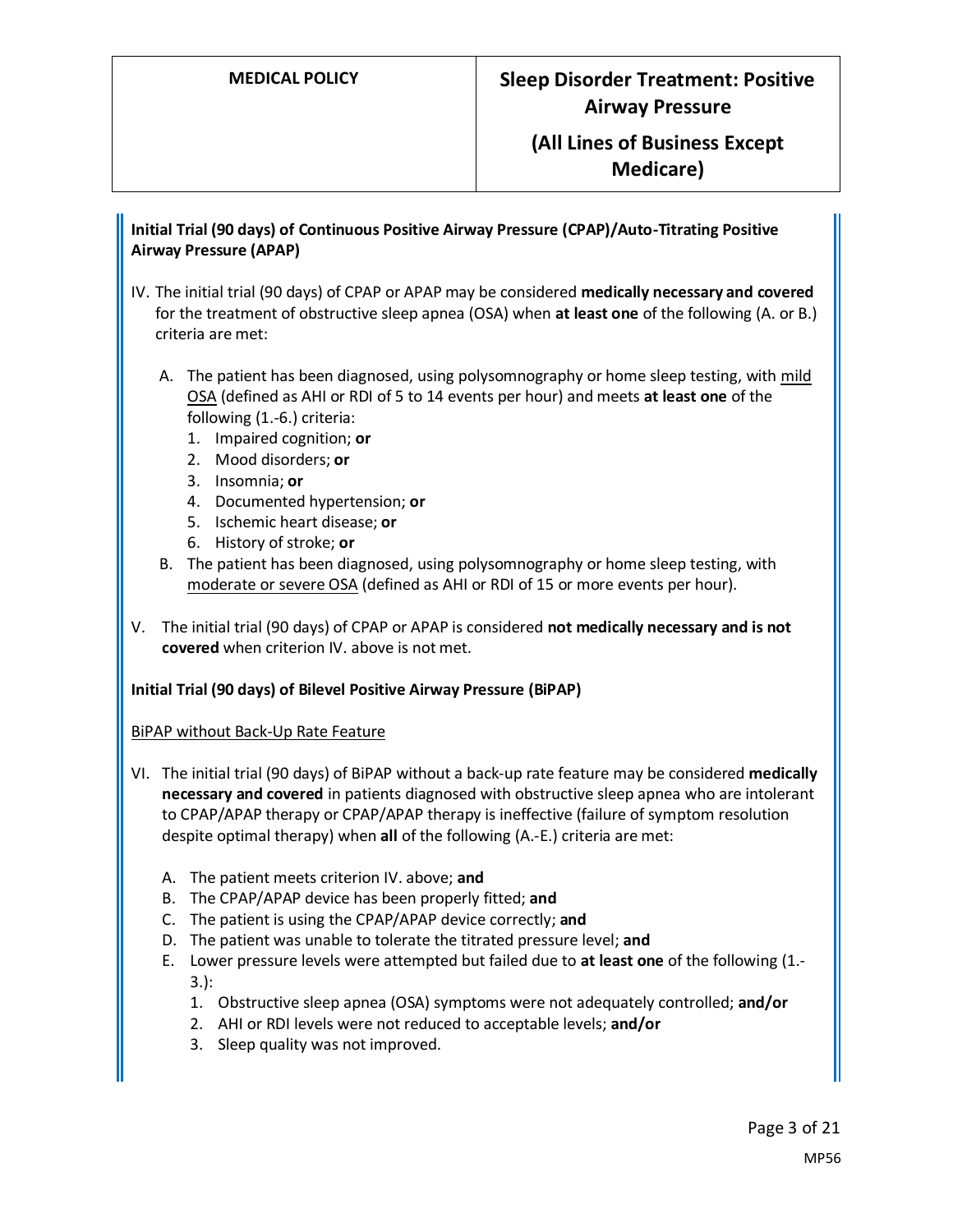## **MEDICAL POLICY Sleep Disorder Treatment: Positive Airway Pressure**

## **(All Lines of Business Except Medicare)**

- VII. The initial trial (90 days) of BiPAP without a back-up rate feature may be considered **medically necessary and covered** in patients with an established diagnosis of central sleep apnea who meet **all** of the following (A. and B.) criteria:
	- A. Obstructive sleep apnea has been excluded or treated; **and**
	- B. A titration study (split- or whole-night) demonstrated significant improvement of sleeprelated hypoventilation adjusted to the settings that will be prescribed for home use.

#### BiPAP with Back-Up Rate Feature

- VIII. The initial trial (90 days) of BiPAP with a back-up rate feature may be considered **medically necessary and covered** in patients with an established diagnosis of central sleep apnea who meet **all** of the following (A.-C.) criteria:
	- A. Obstructive sleep apnea has been excluded or treated; **and**
	- B. BiPAP without back-up rate feature was attempted but not successful due to **either** of the following (1. or 2.):
		- 1. Oxygen saturation level is 88% or less for at least 5 minutes while the patient breathes their usual FiO2; **or**
		- 2. The patient demonstrates Cheyne Stokes respiration for 5 continuous minutes with oxygen saturation falling to less than 88% at least once during that 4-minute interval; **and**
	- C. A titration study (split- or whole-night) demonstrated significant improvement of sleeprelated hypoventilation adjusted to the settings that will be prescribed for home use.

#### BiPAP with or without Back-Up Rate Feature

- IX. BiPAP/BiPAP AVAPS with or without the back-up rate feature may be considered **medically necessary and covered** in the management of patients with severe chronic obstructive pulmonary disease (COPD) who meet **at least one** of the following (A. or B.) criteria:
	- A. PaCO2 measured by arterial blood gas drawn while the patient is awake and breathing their usual FiO2 is 45 mmHg or greater; **or**
	- B. Sleep oximetry demonstrates oxygen saturation of 88% or less for at least 5 continuous minutes while the patient breathes oxygen at 2L per minute or their usual FiO2 (whichever is higher).
- X. BiPAP/BiPAP AVAPS with or without the back-up rate feature may be considered **medically necessary and covered** in the management of patients with certain restrictive thoracic disorders when **all** of the following (A. and B.) criteria are met: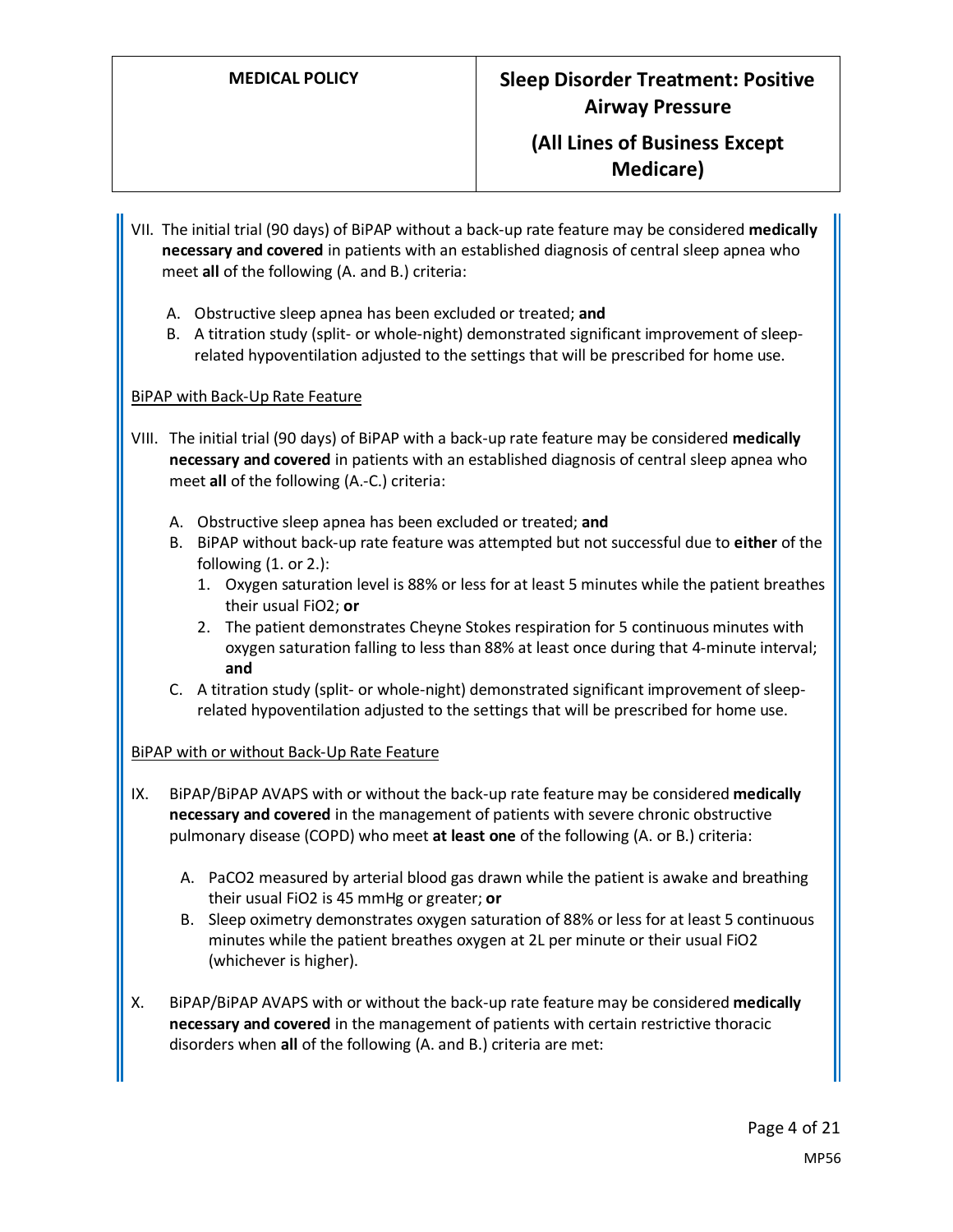- A. The patient has an established diagnosis of a progressive neuromuscular disease or a severe thoracic cage abnormality; **and**
- B. The patient meets at least one of the following criteria:
	- 1. PaCO2 measured by arterial blood gas drawn while the patient is awake and breathing their usual FiO2 is 45 mmHg or greater; **or**
	- 2. Sleep oximetry demonstrates oxygen saturation of 88% or less for at least five continuous minutes while the patient breathes their usual FiO2; **or**
	- 3. For patients with neuromuscular disease only, maximal inspiratory pressure is less than 60 cm H2O or forced vital capacity is less than 50% predicted.
- XI. The initial trial (90 days) of BiPAP/BiPAP AVAPS is considered **not medically necessary and is not covered** when **at least one** of the criteria (VI.-X.) above is not met.

#### **Treatment with PAP Therapy Beyond 90 Days**

- XII. Ongoing treatment (beyond 90 days) with PAP therapy (CPAP, APAP, or BiPAP/BiPAP AVAPS) may be considered **medically necessary and covered** when any of the following criteria (A. – C.) are met:
	- A. Objective evidence demonstrates patient compliance with therapy during the initial trial. Compliance is defined as use of the PAP device for ≥ 4 hours per night on 70% of nights during a consecutive 30-day period within the preceding 90 days of receipt of the device; **or**
	- B. Request is for a 60-day trial extension and documents indicate either of the following:
		- 1. A significant attempt to meet patient compliance criteria is documented (e.g., multiple mask fittings); **or**
		- 2. Documents show there were extenuating circumstances which precluded meeting compliance (e.g., respiratory disorder, hospital admission).
	- C. A PAP therapy re-trial is requested and all of the following criteria  $(1. -4.)$  are met:
		- 1. Initial 90-day trial and 60-day trial extension failed; **and**
		- 2. Face-to-face clinical re-evaluation has been performed by the treating physician to determine the etiology of the failure to respond to PAP therapy
		- 3. A new treatment plan has been established; **and**
		- 4. Applicable criteria above for the initial trial are met.
- XIII. Ongoing treatment with PAP therapy is considered **not medically necessary and is not covered** when criterion XII. above is not met.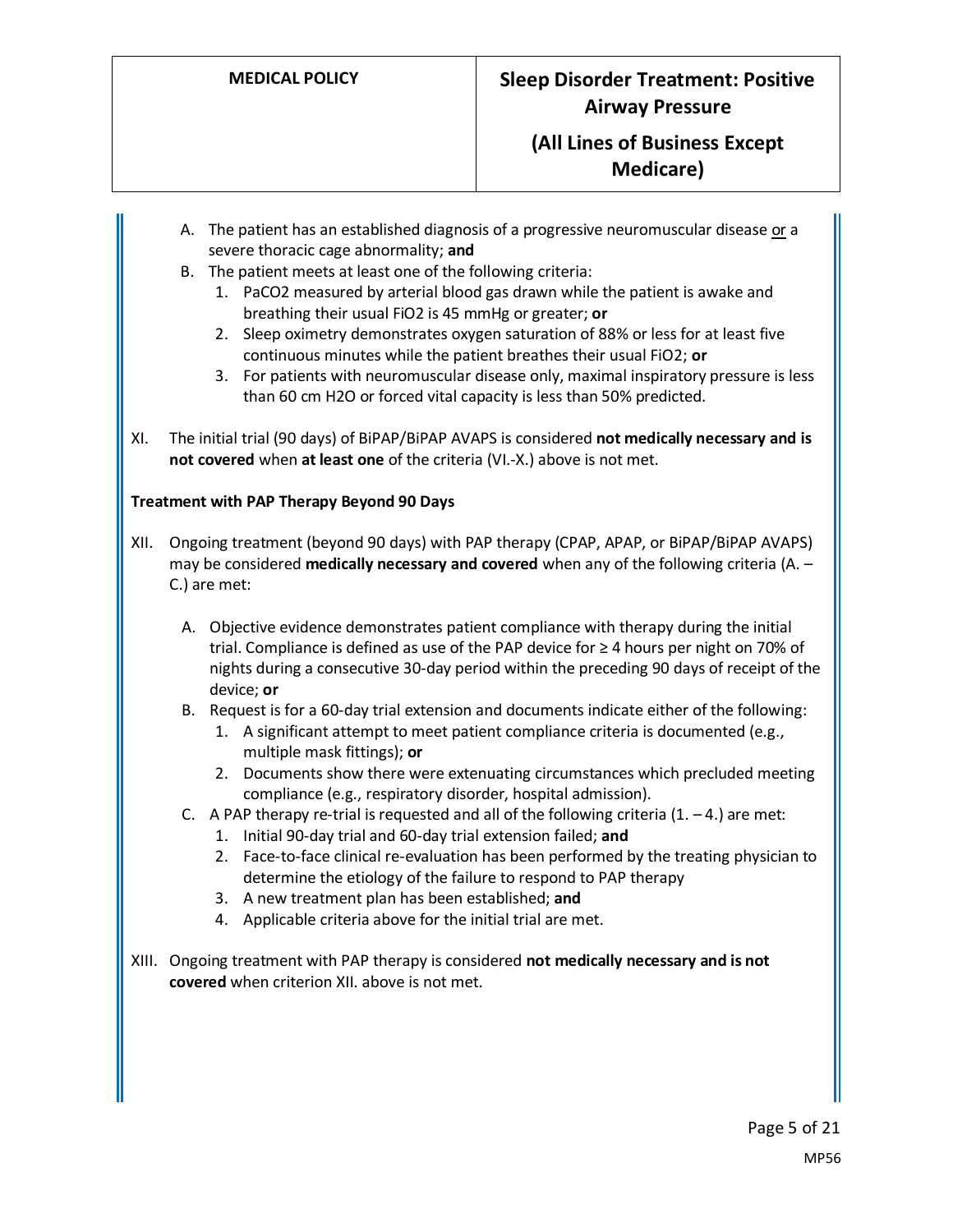#### **Replacement of PAP Equipment**

- XIV. Replacement of PAP equipment may be considered **medically necessary and covered** when it has reached the end of its five-year reasonable use lifetime (RUL) or when wear and tear renders the item non-functioning and non-repairable.
- XV. Replacement of PAP equipment is considered **not medically necessary and is not covered** when criterion XIV., above, is not met.

#### **Dual PAP with Oral Appliance Therapy**

XVI. Dual PAP with oral appliance therapy is considered **not medically necessary and not covered**, including but not limited to, as a convenience item (e.g. travel). Link t[o Policy Summary](#page-17-0)

## **BILLING GUIDELINES**

HCPCS code E0601 may be used to bill for auto titrating positive airway pressure (APAP).

# **HCPCS CODES**

| <b>All Lines of Business Except Medicare</b> |                                                                                                                                                                                                                                      |  |
|----------------------------------------------|--------------------------------------------------------------------------------------------------------------------------------------------------------------------------------------------------------------------------------------|--|
| <b>Prior Authorization Required</b>          |                                                                                                                                                                                                                                      |  |
| E0470                                        | Respiratory assist device, bi-level pressure capability, without backup rate feature,<br>used with noninvasive interface, e.g., nasal or facial mask (intermittent assist device<br>with continuous positive airway pressure device) |  |
| E0471                                        | Respiratory assist device, bi-level pressure capability, with back-up rate feature, used<br>with noninvasive interface, e.g., nasal or facial mask (intermittent assist device with<br>continuous positive airway pressure device)   |  |
| E0472                                        | Respiratory assist device, bi-level pressure capability, with backup rate feature, used<br>with invasive interface, e.g., tracheostomy tube (intermittent assist device with<br>continuous positive airway pressure device)          |  |
| E0601                                        | Continuous positive airway pressure (cpap) device                                                                                                                                                                                    |  |

## **DEFINITIONS**

- Apnea: the cessation of airflow for at least 10 seconds
- Hypopnea: abnormally slow or shallow breathing resulting in reduced airflow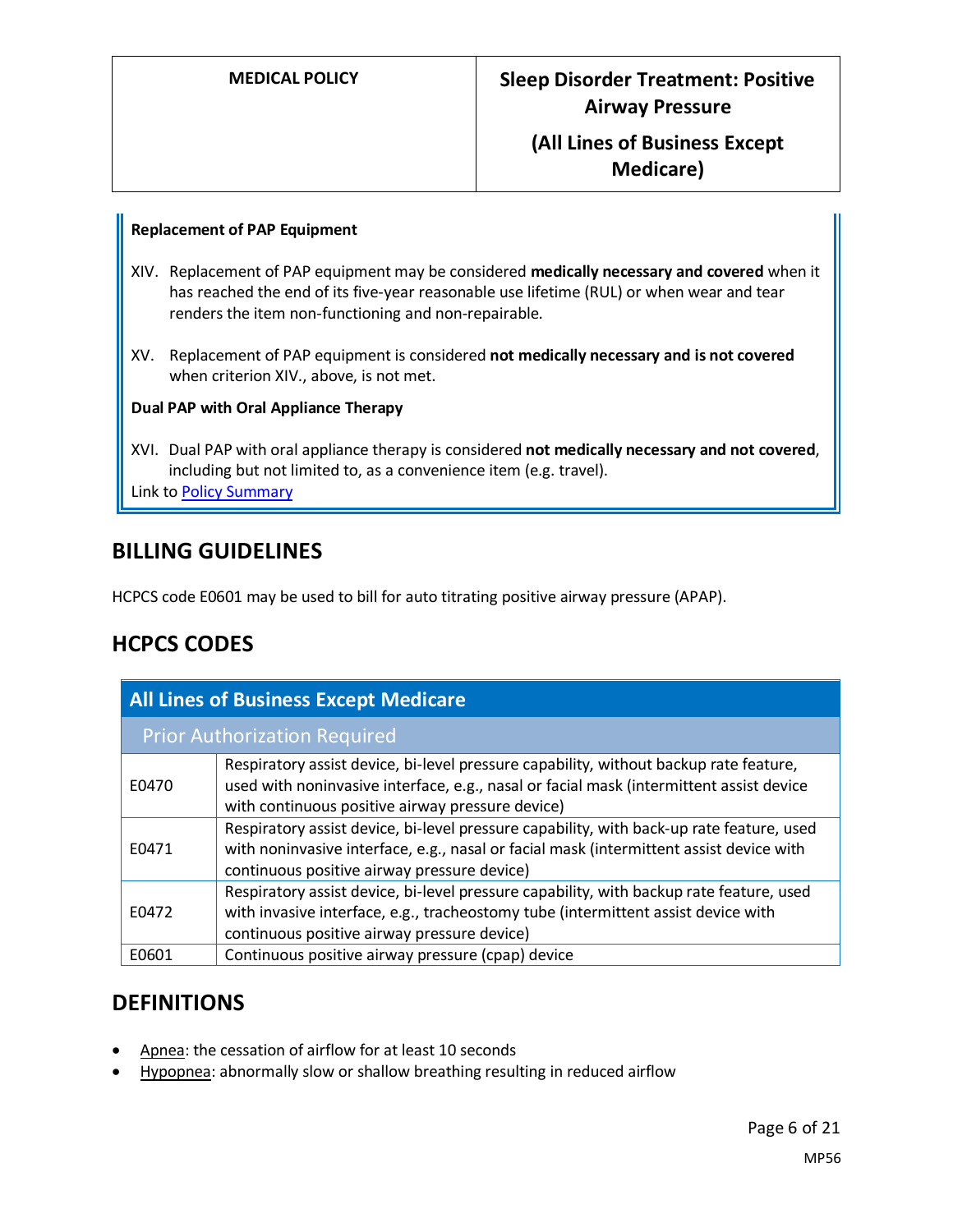- Apnea-hypopnea index (AHI): the number of apnea and hypopnea events per hour of sleep; used to indicate the severity of sleep apnea
- Respiratory disturbance index (RDI): the number of apnea and hypopnea events per hour of sleep plus the number of respiratory-effort related arousals (RERAs) per hour of sleep
- Respiratory-effort related arousals (RERAs): an abnormal breathing event which does not meet the criteria for an apnea of hypopnea, but is an arousal of sleep associated with a respiratory event noted during a sleep study
- Mild sleep apnea: AHI or RDI score of 5 to 14 and is typically associated with involuntary daytime sleepiness during activities that require little attention such as reading or watching television.
- Moderate sleep apnea: AHI or RDI score of 15 to 30 associated with involuntary sleepiness during activities that require moderate attention such as meetings or presentations.
- Severe sleep apnea: AHI or RDI score of greater than 30 and is typified by daytime sleepiness during activities that require active attention such as driving or talking. The score may exceed 100 in patients with very severe OSA.

# **DESCRIPTION**

### **Sleep Disorders**

#### *Obstructive Sleep Apnea (OSA)*

OSA is a sleep disorder in which a person stops breathing during sleep due to an obstruction of the upper airway. This obstruction is due to inadequate motor tone of the tongue and/or airway dilator muscles. Signs and symptoms of OSA include witnessed apneas, snoring, daytime sleepiness, obesity, and large neck circumference. OSA has become increasingly recognized as an independent risk factor for cardiac, neurologic, and perioperative morbidities.

#### *Central Sleep Apnea (CSA)*

In contrast to OSA where ongoing respiratory efforts are observed, CSA is defined by a lack of respiratory effort during the cessation of airflow. This results in insufficient or absent ventilation and compromised gas exchange during sleep. CSA is associated with frequent nighttime awakenings, excessive daytime sleepiness, and increased risk for adverse cardiovascular outcomes. There are several manifestations of CSA, including idiopathic CSA (CSA of unclear etiology), narcotic-induced central apnea, high altitude periodic breathing, and Cheyne-Stokes breathing (breathing pattern characterized by changes in tidal volume and apneas).

#### *Obesity Hypoventilation Syndrome (OHS)*

OHS is a type of CSA that is typically defined as a combination of obesity (body mass index > 30 kg/m2) and arterial hypercapnia (Paco2 >45 mm Hg) during wakefulness not explained by other known causes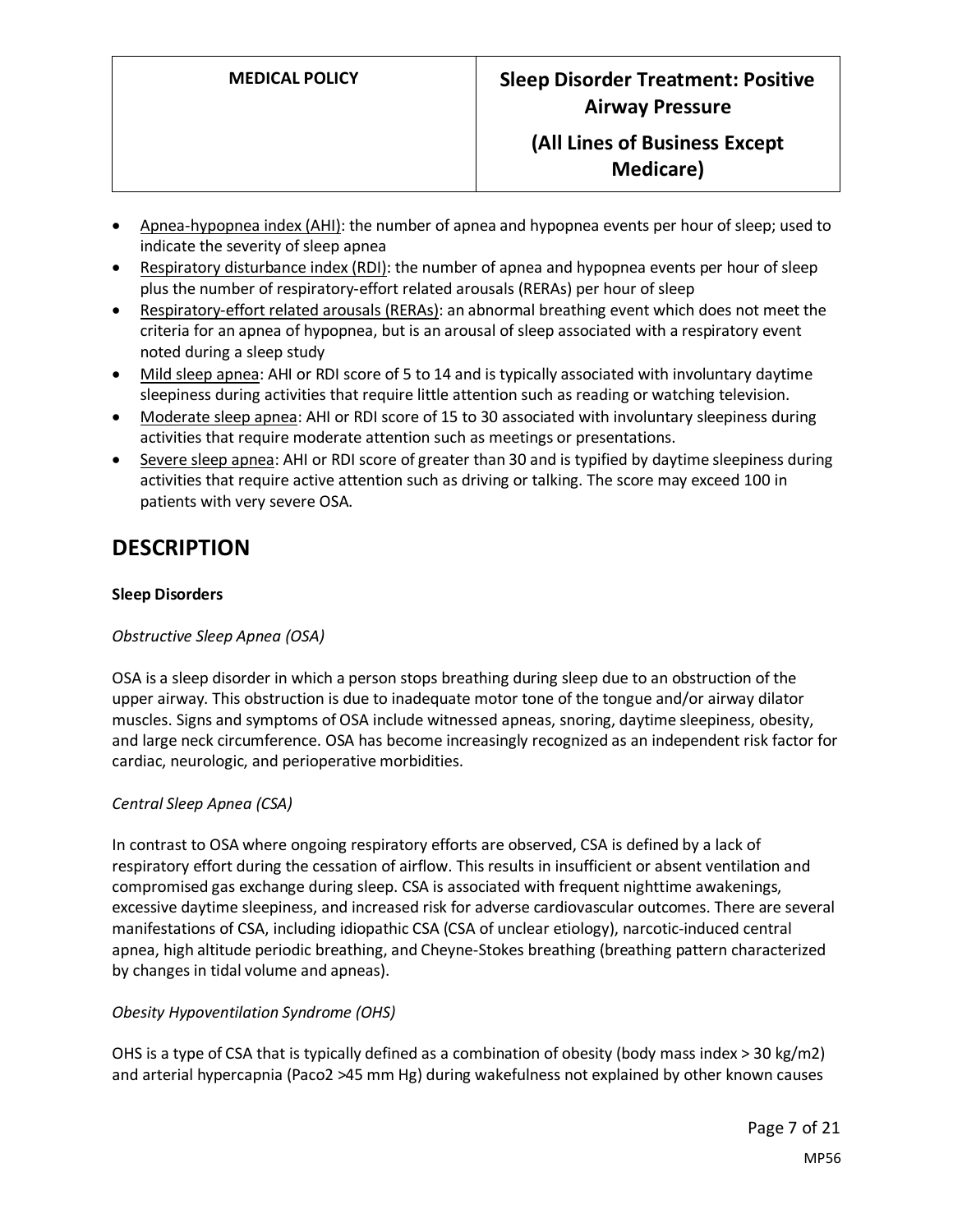of hypoventilation. Symptoms may be similar to those of OSA, including morning headaches and excessive daytime sleepiness.

#### **Positive Airway Pressure (PAP)**

According to the American Sleep Apnea Association, "(p)ositive airway pressure, or PAP, is the most effective and most widely used method for treating obstructive sleep apnea, particularly in its severe form $-25$  or more apneas and hypopneas per hour."<sup>1</sup> A PAP machine consists of (1) the machine itself (2) a nasal, oral, or oronasal facial mask that is secured to the face with head gear and (3) a flexible hose that connects the mask and the machine. PAP works by blowing pressurized air through the airway at a pressure high enough to keep the throat open; thus counteracting the effects of obstructive sleep apnea. The pressure level is determined using a titration study. Titration determines a high enough pressure to ensure the airway is completely open without disturbing sleep. There are three different PAP delivery methods:

- 1. Continuous Positive Airway Pressure (CPAP): continuous fixed pressure during the entire sleep period
- 2. Auto Titrating Positive Airway Pressure (APAP): varies the pressure delivered depending on changes in airflow resistance
- 3. Bilevel Positive Airway Pressure (BiPAP): delivers airflow at different rates during the inspiration (inhalation) versus expiration (exhalation) phases of breathing
	- a. Some BiPAP machines also have a back-up rate feature, which ensures the patient receives a minimum number of breaths per minute.

## **REVIEW OF EVIDENCE**

A review of the ECRI, Hayes, Cochrane, and PubMed databases was conducted regarding the use of continuous positive airway pressure (CPAP), bilevel positive airway pressure (BiPAP), and auto titrating positive airway pressure (APAP) for the treatment of sleep related disorders. Below is a summary of the available evidence identified through March 2022. Due to the abundance of applicable literature, the evidence search was limited to systematic reviews and U.S. evidence-based clinical practice guidelines.

#### **Positive Airway Pressure: Continuous (CPAP), Autotitrating (APAP), and Bilevel (BiPAP)**

In 2011, the Agency for Healthcare Research and Quality conducted a systematic review of the evidence to evaluate the diagnosis and treatment of obstructive sleep apnea (OSA) in adults.<sup>2</sup> Independent reviewers systematically identified eligible studies, assessed quality, and extracted data. The key questions focused on OSA screening and diagnosis, treatments, associations between apnea-hypopnea index (AHI) and clinical outcomes, and predictors of treatment compliance. In regards to positive airway pressure therapy, the authors evaluated the following: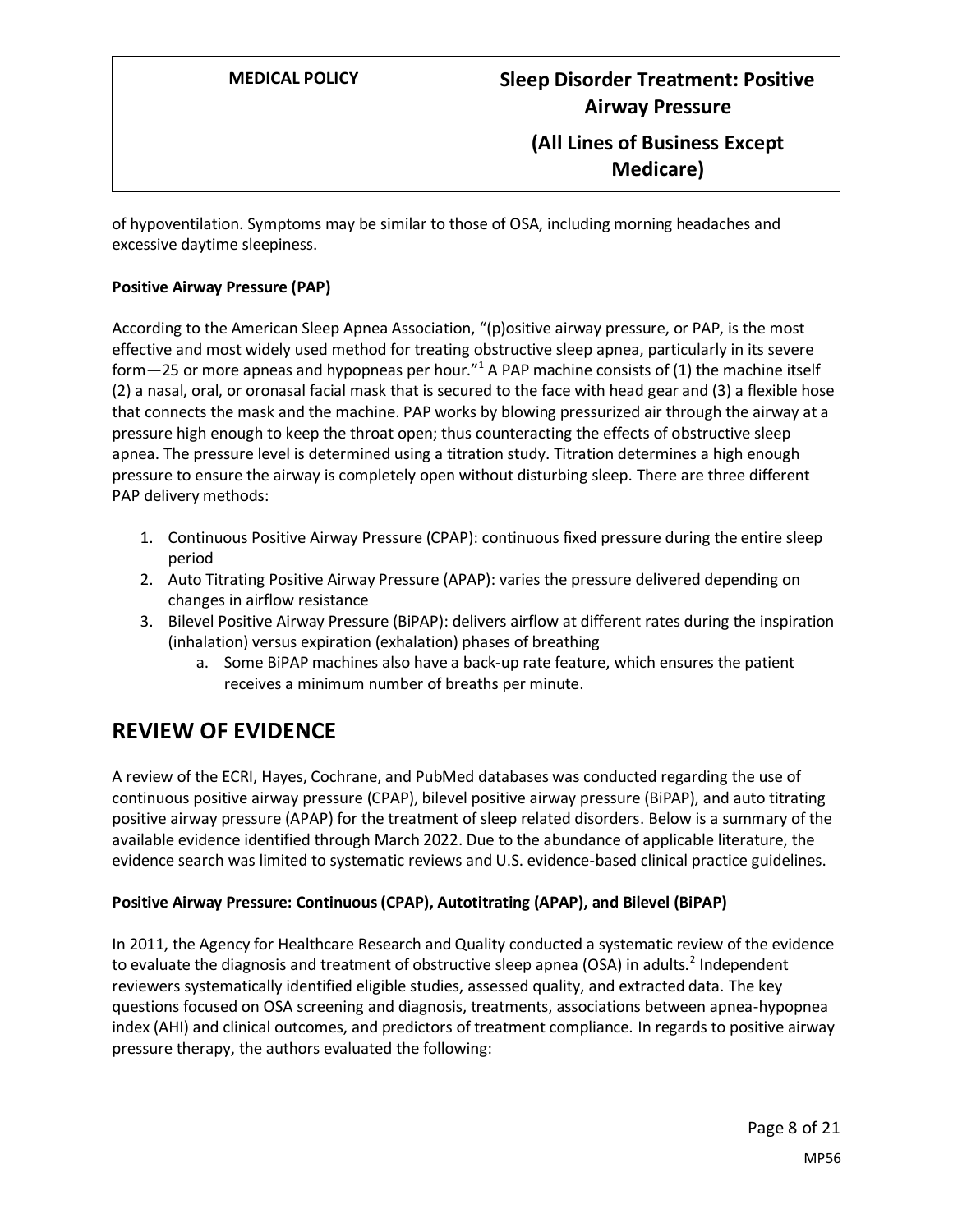- CPAP versus control
- CPAP versus sham CPAP
- Oral versus nasal CPAP
- APAP versus fixed CPAP
- BiPAP versus fixed CPAP
- Flexible BiPAP versus fixed CPAP
- C-Flex™ versus fixed CPAP
- Humidification in CPAP.

#### *CPAP versus Control*

The authors identified 11 quality B and 11 quality C trials evaluating CPAP versus control. "The studies reviewed generally found that CPAP was superior in reducing AHI, improving ESS, reducing arousal index, and raising the minimum oxygen saturation."<sup>2</sup> Although heterogeneous, meta-analysis confirmed these results. Most studies found no significant difference in quality of life or neurocognitive measures. The authors concluded that the reviewed studies provide sufficient evidence supporting large improvements in sleep measures with CPAP compared to control. Additionally, the authors stated that, "given the large magnitude of effect on the intermediate outcomes of AHI and ESS, the strength of evidence that CPAP is an effective treatment to alleviate sleep apnea signs and symptoms was rated moderate."<sup>2</sup>

#### *CPAP versus Sham CPAP*

A total of 5 quality A, 13 quality B, and 6 quality C trials were included in the evaluation of CPAP versus sham CPAP. Of these trials, 16 compared APAP with sham and 8 trials compared CPAP with sham. The results of the studies indicate CPAP is superior in reducing AHI, improving ESS, and reducing arousal index. Additionally, these findings were confirmed through meta-analysis. Most studies found no significant differences in regards to quality of life and neurocognitive function. In regards to the effects of CPAP on blood pressure, "about half of the studies reported significant blood pressure reduction, favoring CPAP, and the other half reported no significant differences."<sup>2</sup> Ultimately, the authors concluded a sufficient and moderate body of evidence to support large improvements in sleep measures with CPAP versus sham.

#### *Oral versus Nasal CPAP*

The authors identified 3 small trails with inconsistent results; therefore, the overall evidence was insufficient to provide any substantive conclusions regarding the efficacy of oral versus nasal CPAP.

#### *APAP versus Fixed CPAP*

The authors identified 21 trials (mostly quality B or C) comprised of over 800 patients evaluating APAP versus fixed CPAP. The results of these studies indicate that APAP reduces sleepiness as measured by ESS (Epworth Sleepiness Scale) by approximately 0.5 points more than fixed CPAP. "The two devices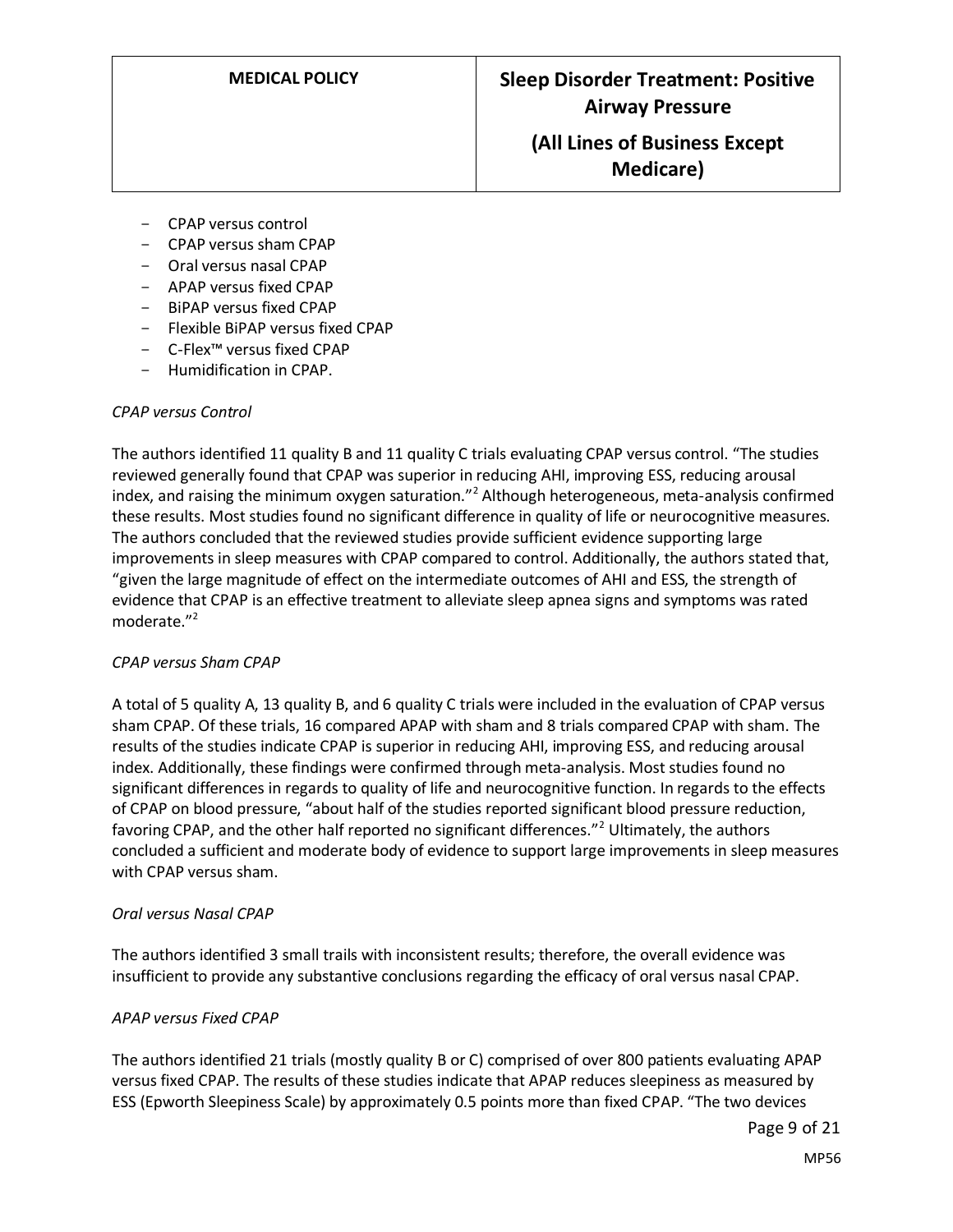were found to result in clinically similar levels of compliance (hours used per night) and changes in AHI from baseline, quality of life, and most other sleep study measures."<sup>2</sup> CPAP was found to improve minimum oxygen saturation more than APAP; however, only by about 1%. There was limited evidence regarding the effects of CPAP or APAP on blood pressure. Regarding APAP versus fixed CPAP, the authors concluded "despite no or weak evidence on clinical outcomes, overall the strength of evidence is moderate that autoCPAP and fixed CPAP result in similar compliance and treatment effects for patients with OSA."<sup>2</sup>

#### *BiPAP versus Fixed CPAP*

A total of 5 small trials (mostly quality C) were identified for the evaluation of BiPAP versus fixed CPAP. The studies had, "largely null findings did not support any substantive differences in the efficacy of bilevel CPAP versus CPAP in the treatment of patients with OSA."<sup>2</sup> The authors concluded insufficient evidence regarding BiPAP versus CPAP due to the clinical heterogeneity, imprecision, and null results of included studies.

#### *Flexible BiPAP versus Fixed CPAP*

The authors found insufficient evidence (only a single study) to evaluate flexible BiPAP versus fixed CPAP.

#### *C-Flex™ versus Fixed CPAP*

The authors included 4 trials of B and C quality to evaluate C-Flex versus fixed CPAP. The trials had mostly null results and did not support and significant difference in the efficacy of C-Flex versus fixed CPAP in improving compliance.

#### *Humidification in CPAP*

A total of 5 trials examined different aspects of humidification with positive airway pressure. Some studies reported a benefit of humidification in improving patient compliance; however, this was not consistent across all studies. The authors concluded "the strength of evidence is insufficient to determine whether there is a difference in compliance or other outcomes between positive airway pressure treatment with and without humidification."<sup>2</sup>

This AHRQ systematic review was of very good quality and had several strengths, including:

- 1. the gathering of evidence, assessment of quality, and extraction of data by several independent reviewers
- 2. contacting authors of selected studies for additional information or data
- 3. assessment of heterogeneity and publication bias
- 4. meta-analyses only being conducted when studies were determined to be homogeneous with respect to population, treatment, and outcome measures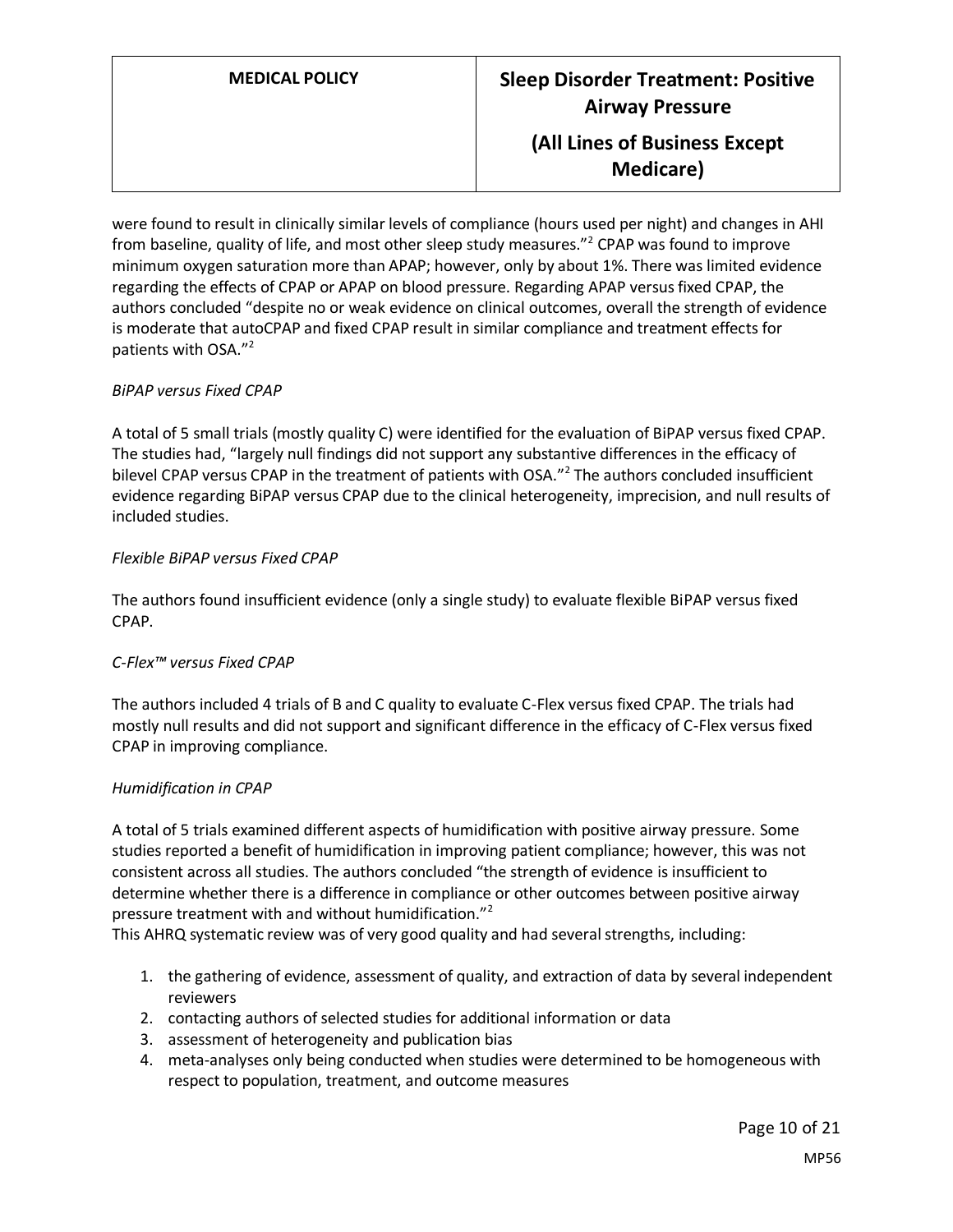5. sensitivity analyses to evaluate the influence of studies with a high risk of bias or high losses to follow-up

Limitations of this systematic review are seen in the inclusion of studies with a high risk of bias, significant inter-study heterogeneity, and the potential for publication bias due to a small number of studies included in some meta-analyses. Regarding the use of PAP, the authors concluded that "CPAP is highly effective in minimizing AHI and improving sleepiness."<sup>2</sup>

#### **Auto Titrating Positive Airway Pressure (APAP)**

In 2019, Kennedy and colleagues published a Cochrane database systematic review of studies that compared automatically adjusting CPAP (auto-CPAP), bilevel positive airway pressure (bi-PAP), CPAP with expiratory pressure relief (CPAPexp), heated humidification plus fixed CPAP, automatically adjusting CPAP with expiratory pressure relief, Bi-PAP with expiratory pressure relief, auto bi-PAP and CPAPexp with wakefulness detection with fixed pressure setting.<sup>3</sup> The primary focus was comparing APAP to fixed CPAP, which the authors based on 36 studies with 2,135 participants. In pooled analysis, the authors found that most studies recruited participants who were recently diagnosed with OSA and had not used CPAP previously (participants had excessive sleepiness [ESS: 13], severe sleep disturbance [AHI ranged from 22 to 59], and average body mass index [BMI] of 35 kg/m2). Equipment was used in the home setting and most studies reported outcomes of 12 weeks or less. The authors concluded that auto-CPAP probably increases machine usage by about 13 minutes per night in adults with moderate to severe sleep apnoea starting positive airway pressure therapy. Somewhat validating the authors in the next review summary, they did not find the effect on daytime sleepiness scores with auto-CPAP to be clinically meaningful. They stated that the use of validated quality of life studies has been limited todate, though where implemented, the effect sizes have not exceeded proposed clinically important differences; and that an established standardized approach to measuring tolerability would aid in evaluating benefits with harms.

In 2012, Ip et al. published a systematic review and meta-analysis to evaluate auto titrating (APAP) versus fixed continuous positive airway pressure (CPAP) for the treatment of obstructive sleep apnea (OSA). 4 Independent reviewers systematically identified eligible studies, assessed quality, and extracted data. Study authors were also contacted, if necessary, for additional information or data. The outcomes of interest included objective clinical outcomes (e.g., cardiovascular events, hypertension), sleep and wakefulness related clinical outcomes (e.g., quality of life, sleepiness measures, neurocognitive tests), sleep study measures (e.g., AHI), comorbidity intermediate outcomes (e.g., blood pressure), compliance, and adverse events.

Following systematic review, the authors identified 24 randomized controlled trails comparing APAP with fixed CPAP treatment in patients with OSA. No trials were identified that evaluated clinical outcomes. All included trials evaluated compliance. No statistically significant differences were observed in device usage in 20 trials, while 4 trials reported a significant usage increase in APAP. Meta-analysis showed a statistically significant difference between APAP and CPAP in favor of APAP (p=0.006). In regards to AHI, "none of the studies reported a statistically significant difference in AHI (events/hour)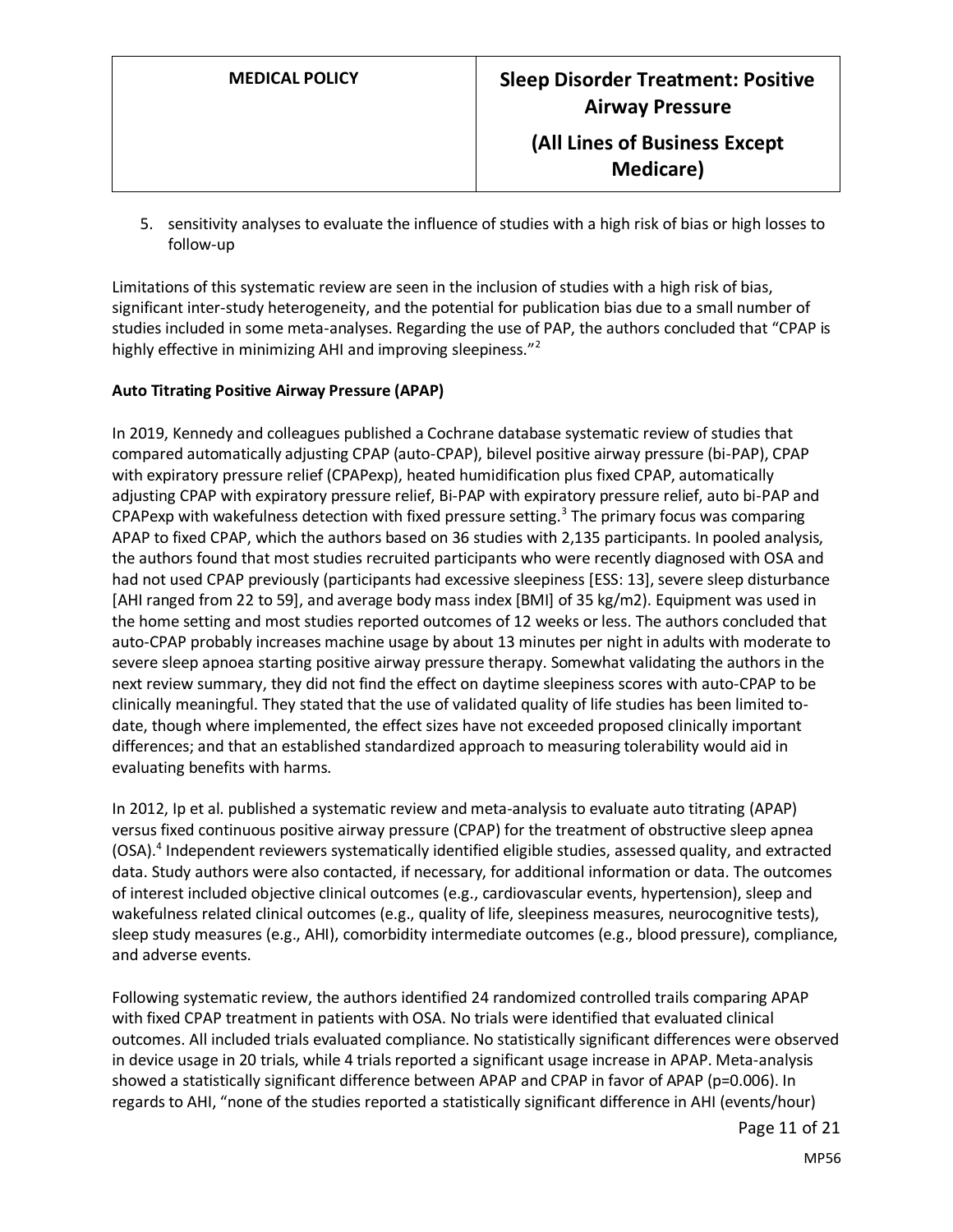between APAP and CPAP."<sup>4</sup> Additionally, meta-analysis indicated a non-significant difference between APAP and CPAP in regards to AHI. Meta-analysis of the Epworth sleepiness scale yielded a statistically significant difference between APAP and CPAP in favor of APAP (p=0.005). "Fixed CPAP improved minimum oxygen saturation by 1.3% more than APAP (95% CI, 0.4 to 2.2%)."<sup>4</sup>

This systematic review was of good quality and had several methodological strengths, including:

- 1. the gathering of evidence, assessment of quality, and extraction of data by several independent reviewers
- 2. contacting authors of selected studies for additional information or data
- 3. assessment of heterogeneity and publication bias
- 4. sensitivity analyses to evaluate the influence of studies with a high risk of bias or high losses to follow-up

Limitations are present in the significant amount of inter-study heterogeneity and possible publication bias due to a small number of studies being included in some meta-analyses. Ultimately, the authors concluded "(s)tatistically significant differences were found but clinical importance is unclear. Because the treatment effects are similar between APAP and CPAP, the therapy of choice may depend on other factors such as patient preference, specific reasons for non-compliance and cost."<sup>4</sup>

#### **Bilevel Positive Airway Pressure (BiPAP)**

In 2013 (updated 2017; archived 2018), Hayes conducted an evidence review to evaluate bilevel positive airway pressure (BiPAP) for the treatment of obstructive sleep apnea (OSA) in adults.<sup>5</sup> The review included 9 studies (3 randomized controlled trials, 1 randomized within-subject crossover comparison, 5 nonrandomized studies) of poor to good quality evaluating the efficacy of BiPAP to improve symptoms of OSA. The included studies encompassed 392 patients, with individual sample sizes ranging from 11 to 130. The outcomes of interest were generally measured using polysomnography and included several sleep and respiratory parameters (e.g., AHI, RDI, total sleep time, REM sleep time, and oxygen saturation/desaturation). In addition, daytime sleepiness was commonly measured using the Epworth Sleepiness scale (ESS).

The findings from all studies suggest BiPAP therapy significantly decreases AHI from pretreatment levels. Additionally, the results from comparative studies indicate BiPAP does not differ from CPAP in the improvement of AHI. "Findings from the 5 available studies indicate that BiPAP therapy improves daytime sleepiness on the ESS relative to pretreatment, and results from comparative studies show that the efficacy of BiPAP to improve ESS scores does not differ from other forms of positive air pressure (PAP) therapy, including CPAP and APAP."<sup>5</sup> In regards to oxygen saturation, findings from all studies evaluating this variable indicated that BiPAP significantly improves oxygen saturation. Furthermore, studies comparing BiPAP with CPAP or APAP indicate BiPAP does not differ from CPAP/APAP in terms of oxygen saturation. The results of the evidence review also indicate compliance with BiPAP therapy is similar to that of CPAP. A total of 5 studies evaluated BiPAP in patients who failed CPAP treatment and showed improvements in BiPAP usage.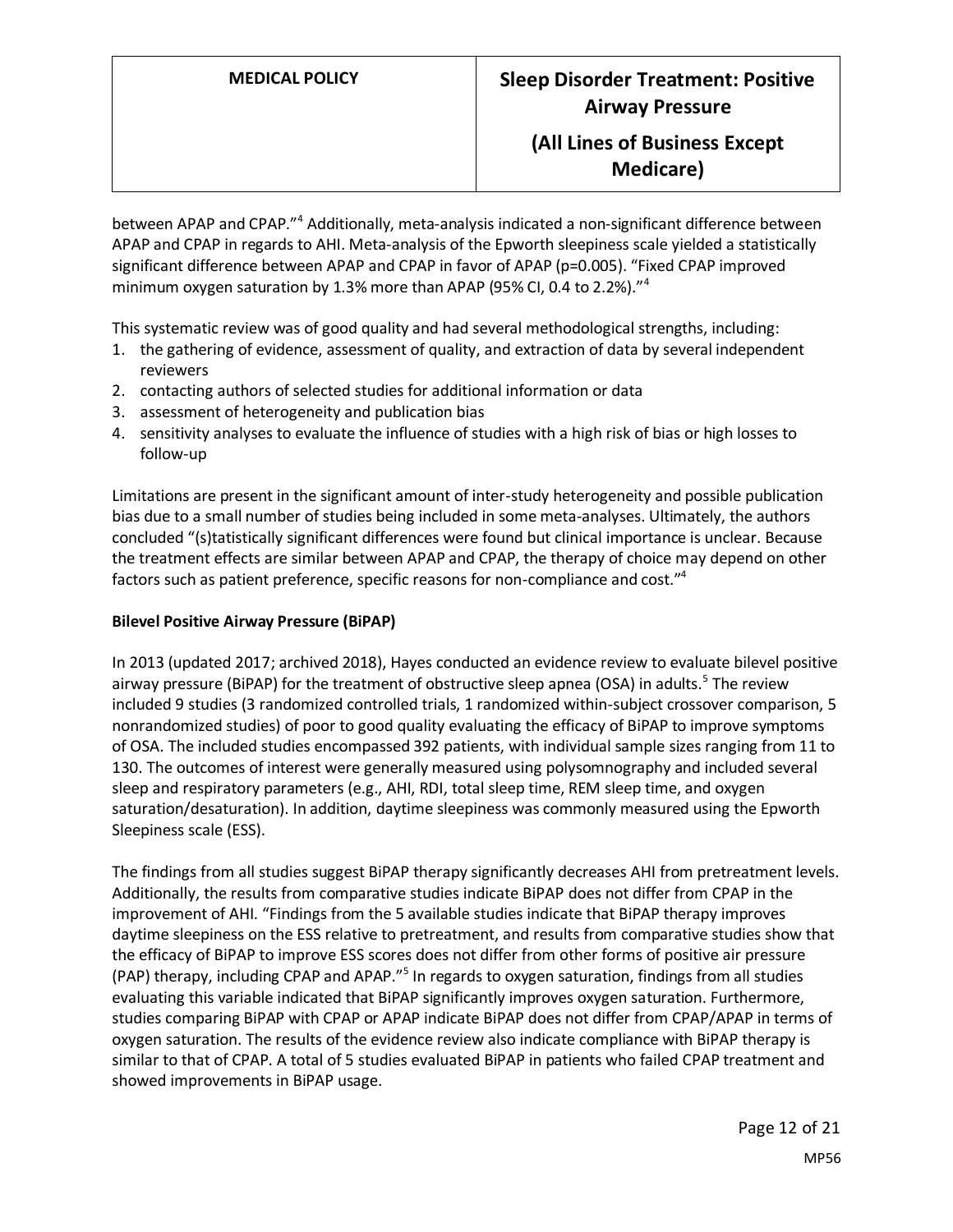# **MEDICAL POLICY Sleep Disorder Treatment: Positive Airway Pressure (All Lines of Business Except**

**Medicare)**

Hayes determined the overall quality of evidence to be low due to "lack of power analysis to determine appropriate sample size, heterogeneity in type of bilevel positive airway pressure (BiPAP) device evaluated, enrollment of individuals with medical conditions (i.e., comorbid heart disease) or sleep apnea syndromes other than obstructive sleep apnea (OSA) that could confound results, and short duration of treatment with BiPAP."<sup>5</sup> Ultimately, Hayes concluded the following ratings for BiPAP in the treatment of OSA in adults:

- B (some proven benefit): For bilevel positive airway pressure (BiPAP) treatment in adults with obstructive sleep apnea (OSA). This Rating reflects the significant improvement in sleepdisordered breathing, subjective daytime sleepiness, and oxygen saturation that are comparable in magnitude to those observed with continuous positive airway pressure (CPAP), the standard of care for OSA.
- D2 (insufficient evidence): For BiPAP treatment in adults with OSA and comorbid illnesses, such as reduced respiratory function or obesity, or in those with OSA and a comorbid sleep disorder. This Rating reflects the paucity of evidence regarding the efficacy and safety of BiPAP in these patient populations.

#### **Dual PAP with Oral Appliance Therapy**

Several non-randomized studies were identified evaluating the safety and efficacy of combined PAP and oral appliance therapy. While results showed improvements in patients' symptoms and quality of life, studies were limited by extremely small sample sizes ( $n=7-10$ ) and limited follow-up.<sup>6-8</sup>

# **CLINICAL PRACTICE GUIDELINES**

### American Academy of Sleep Medicine (AASM)

In 2019, the AASM published an evidence-based clincial practice guideline evaluating the safety andefficacy of positive airway pressure for the treatment of obstructive sleep apnea.<sup>9</sup> A "strong" recommendation is one that clinicans should follow under most circumstances. A "conditional" recommendation refelects a lower degree of certainty regarding the outcome and appropriateness of the patient-care strategy for all patient. Investigators issued the following recommendations:

- o We recommend that clincians use PAP, comared to no tehrapy, to treat OSA in adults with excessive sleepiness (Strong)
- o We suggest that clinicans use PAP, compared to no therapy, to treat OSA in adults with impaired sleep-related quality of life (Conditional)
- $\circ$  We uggest that clincians use PAP, compared to no theray, to treat OSA in adults with comorbid hypertension (Conditional)
- o We recommend that PAP therapy be initiated using either APAP at home or in-laboratory PAP titration in adults with OSA and no significant comorbidities (Strong)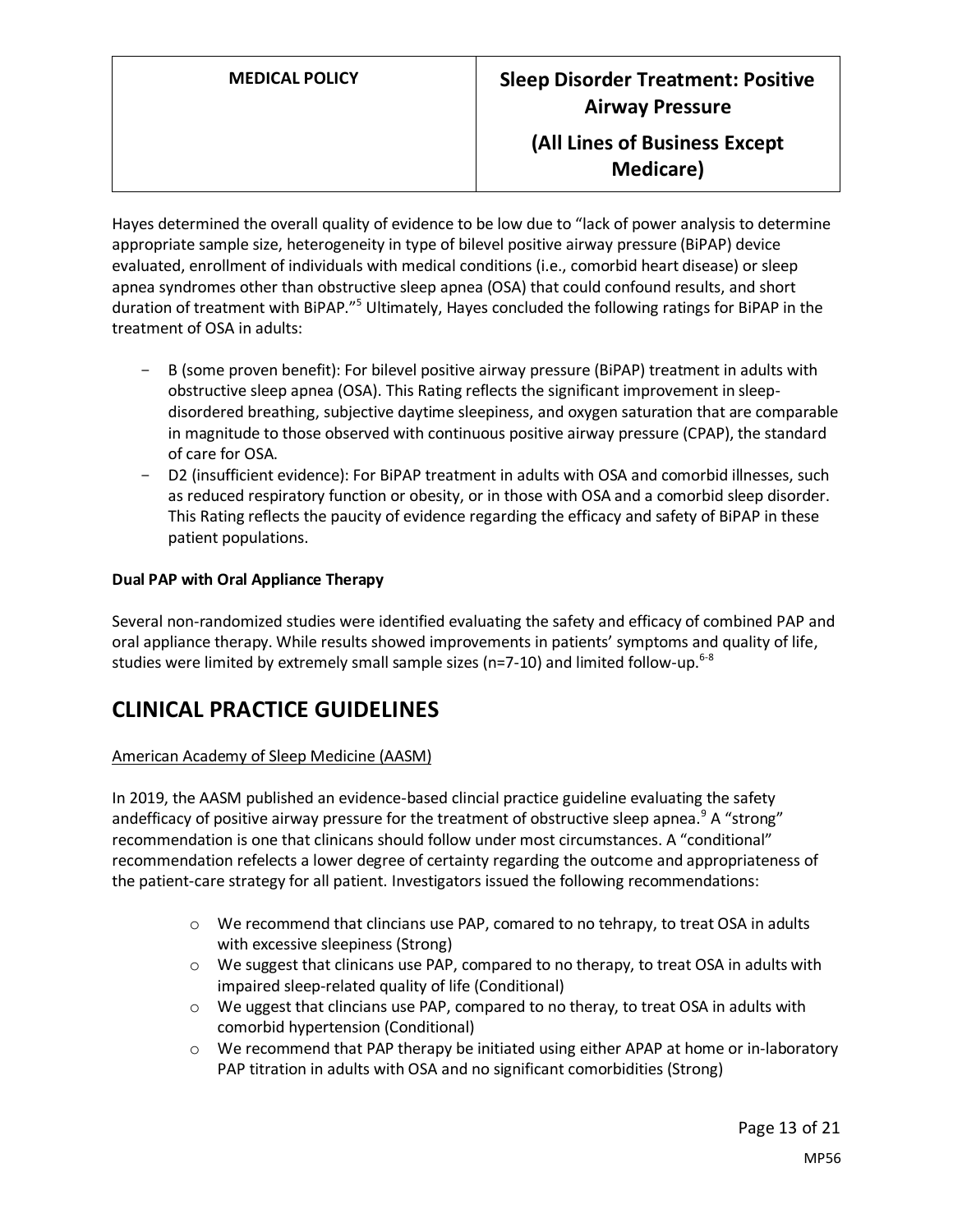- o We recommend that clinicans use either CPAP or APAP for ongoing treatnment of OSA in adults (Strong)
- o We suggest that clinicans use CPAP or APAP over BPAP in the routine treatment of OSA in adults (Conditional)
- $\circ$  We recommend that educational interventions be given with initiation of PAP therapy in adults with OSA (Strong)
- $\circ$  We suggest that behavioral and/or troublehsooting interventions be given during the initial period of PAP therapy in adults with OSA (conditional).<sup>9</sup>

#### AIM Specialty Health

In 2020, AIM issued clinical appropriateness guidelines for sleep disorder management, including appropriate use criteria for diagnostic and treatment management of obstructive sleep apnea using APAP or CPAP.<sup>10</sup>

Treatment with CPAP is appropriate for a patient aged 19 years or older when conditions A and B below are met:

- A. Home or lab based sleep study demonstrates one of the following (1–2)
	- 1. AHI greater than or equal to 15
	- 2. AHI 5–14 with any of the following: excessive daytime sleepiness, impaired cognition, mood disorders, insomnia, treatment-resistant hypertension (persistent hypertension in a patient taking three or more antihypertensive medications), ischemic heart disease, history of stroke. AND
- B. Appropriate CPAP level has been determined from one of the following (1–5)
	- 1. Split-night sleep study
	- 2. Whole-night lab based titration study following a study where the CPAP level was not determined during the therapeutic portion or the patient has OSA but did not meet criteria for PAP titration during the study
	- 3. Whole-night lab based titration study in a patient in whom APAP is contraindicated (e.g., congestive heart failure [CHF], chronic obstructive pulmonary disease [COPD], obesity hypoventilation syndrome or central sleep apnea [defined as having at least 50% central events or more than five (5) central events per hour])
	- 4. APAP titration trial
	- 5. Whole-night lab based titration study when home, unmonitored APAP titration was unsuccessful

Treatment with APAP is appropriate when a patient meets conditions A and B below

- A. Home or lab based sleep study demonstrates one of the following (1–2)
	- 1. AHI greater than or equal to 15
	- 2. AHI 5–14 with any of the following: excessive daytime sleepiness, impaired cognition, mood disorders, insomnia, treatment-resistant hypertension (persistent hypertension in a patient taking three or more antihypertensive medications), ischemic heart disease, history of stroke. AND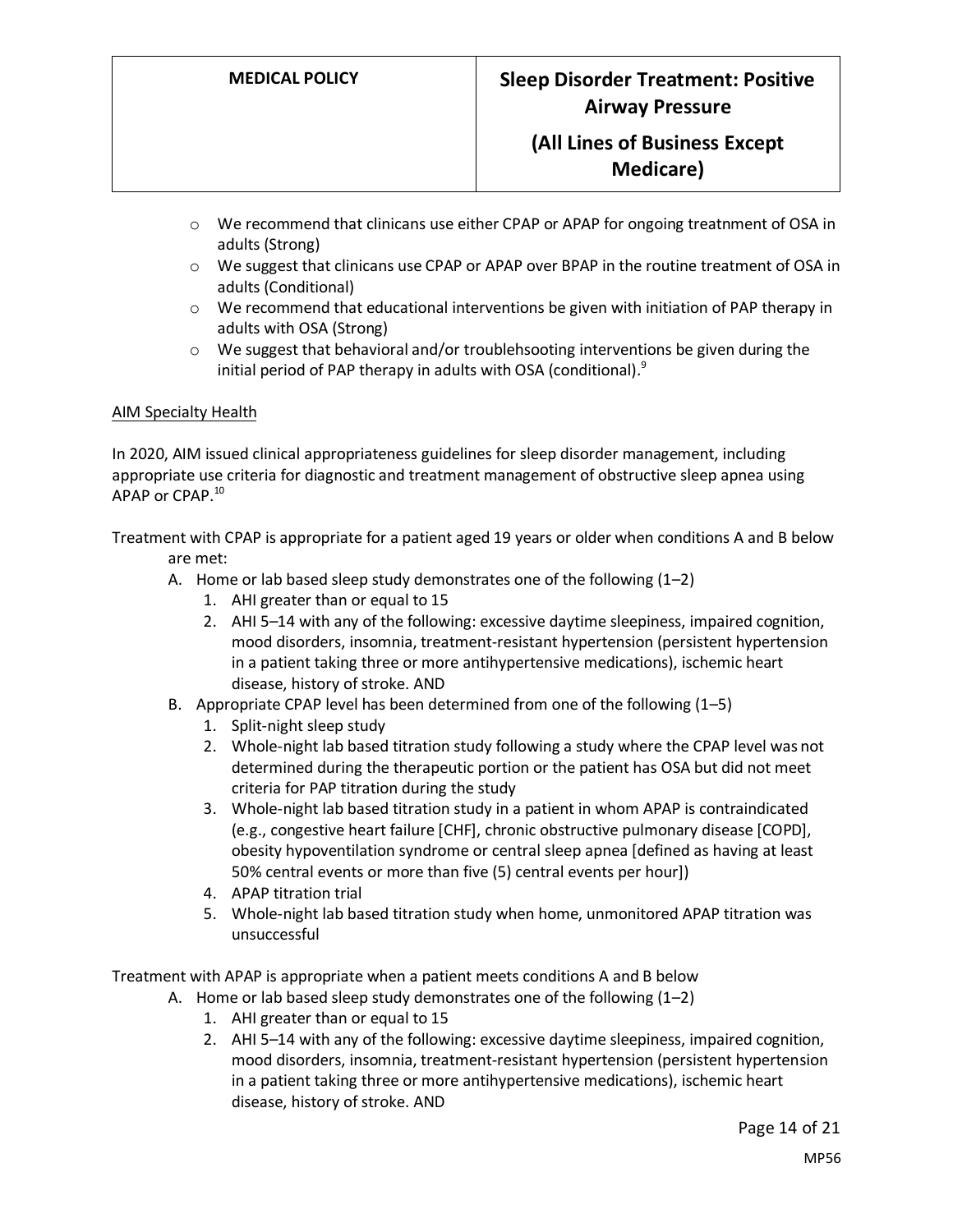- B. The patient has none of the following contraindications (1–6) to the use of APAP
	- 1. Age 18 years or younger
	- 2. CHF
	- 3. COPD
	- 4. Central sleep apnea (defined as having at least 50% central events or more than five [5] central events per hour)
	- 5. Neuromuscular disorders (e.g. muscular dystrophy, myasthenia gravis)
	- 6. Obesity hypoventilation syndrome defined as a body mass index (BMI) >30 kg/m2 and hypoventilation which cannot be solely attributed to other conditions such as pulmonary disease, skeletal restriction, neuromuscular weakness, hypothyroidism, pleural pathology or medications. Documentation of hypoventilation requires either an increase in arterial PCO2 (or surrogate measure) to >55 mmHg for at least 10 minutes or a >10 mmHg increase in arterial PCO2 (or surrogate measure) during sleep (compared to an awake supine value) to a value EXCEEDING 50 mmHg for at least 10 minutes.

Ongoing treatment is indicated for patients who demonstrate compliance with therapy.

Demonstration of compliance is required every 90 days for the first year of therapy and annually thereafter. Compliance is defined as:

- 1. Use of the CPAP device for greater than or equal to four (4) hours per night on 70% of nights during a consecutive thirty (30) day period within the preceding 90 days; OR
- 2. There is clinical evidence submitted by the treating provider that demonstrates continued clinical benefit from use of the positive airway pressure device.
- BiPAP (without back-up rate feature) is appropriate for patients with OSA who have failed CPAP/APAP or require supplemental ventilatory support due to a hypoventilation syndrome
- BiPAP is appropriate for patients with established CSA diagnosed by an in-lab sleep study when both of the following (a and b) apply:
	- a. OSA has been excluded or treated
	- b. A titration study (split-night or whole-night) has demonstrated significant improvement of sleep-related hypoventilation adjusted to the settings that will be prescribed for home use (while breathing the individual's usual FiO2)
- BiPAP (with back-up rate feature) is appropriate for patients with established CSA diagnosed by an in-lab sleep study and all of the following (a–c) apply:
	- a. OSA has been excluded or treated
	- b. BiPAP without back-up rate had been attempted but has not successfully treated episodes of desaturation as evidenced by either of the following:
		- 1. Oxygen saturation level is 88% or less for at least five (5) minutes while the patient breathes his/her usual FiO2; OR
		- 2. The patient demonstrates Cheyne Stokes respiration for five (5) continuous minutes with oxygen saturation falling to less than 88% at least once during that 5-minute interval
	- c. A titration study (split-night or whole-night) has demonstrated significant improvement of sleep-related hypoventilation adjusted to the settings that will be prescribed for home use (while breathing the individual's usual FiO2)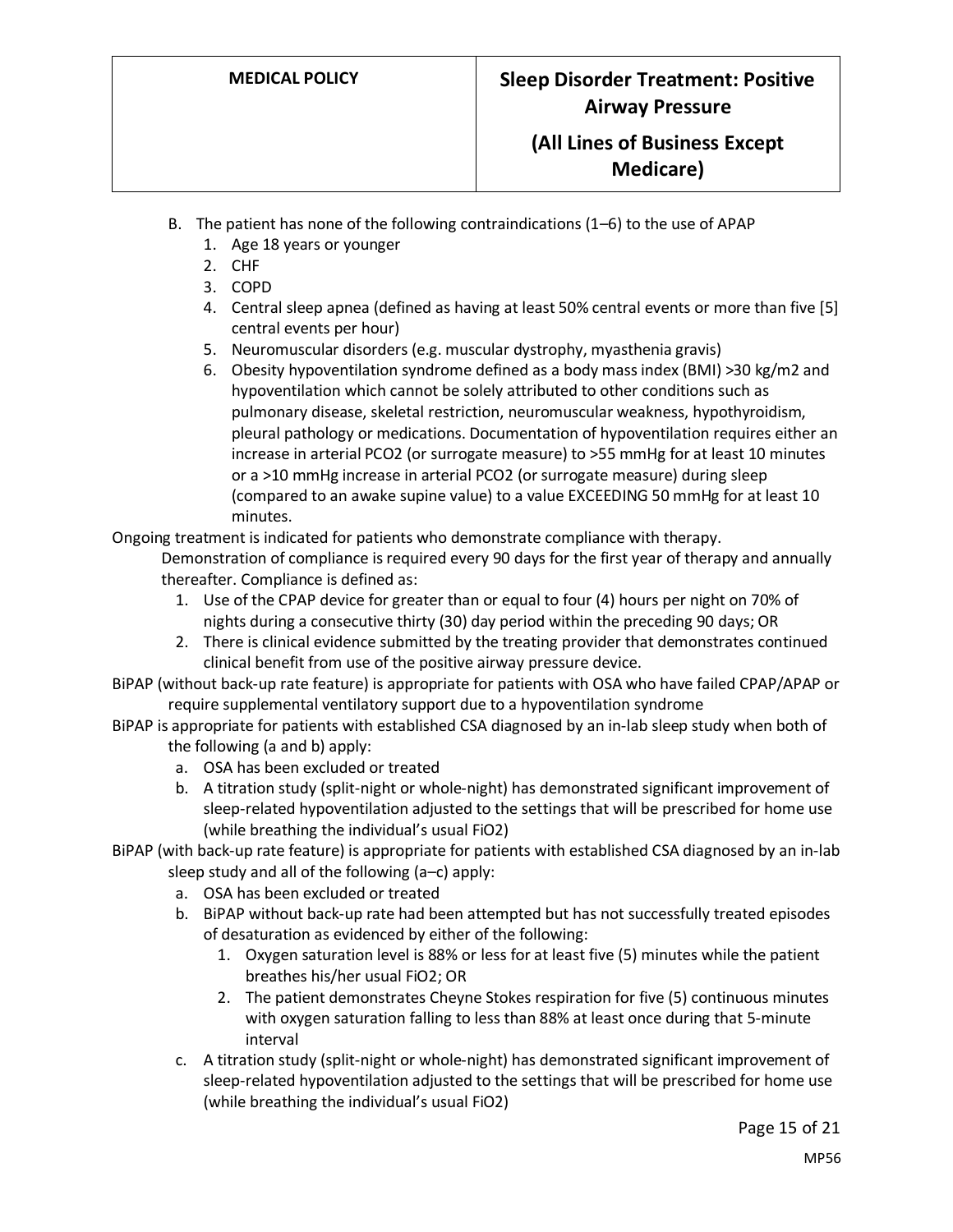BiPAP (with or without back-up rate feature) is appropriate in the management of patients with severe COPD demonstrating either of the following (a or b):

- a. PaCO2 measured by arterial blood gas drawn while the patient is awake and breathing his/her usual FiO2 is 45 mmHg or greater; OR
- b. Sleep oximetry demonstrates oxygen saturation of 88% or less for at least five continuous minutes while the patient breathes oxygen at 2L per minute or his/her usual FiO2 (whichever is higher)

BiPAP (with or without back-up rate feature) is appropriate in the management of patients with certain restrictive thoracic disorders when both a and b below are true

- a. The patient has an established diagnosis of a progressive neuromuscular disease, e.g., amyotrophic lateral sclerosis (ALS) OR a severe thoracic cage abnormality; AND
- b. One of the following statements is true:
	- 1. PaCO2 measured by arterial blood gas drawn while the patient is awake and breathing his/her usual FiO2 is 45 mmHg or greater.
	- 2. Sleep oximetry demonstrates oxygen saturation of 88% or less for at least five continuous minutes while the patient breathes his/her usual FiO2
	- 3. Maximal inspiratory pressure is less than 60 cm H2O or forced vital capacity is less than 50% of predicted (applies to patients with progressive neuromuscular disease only)

Ongoing treatment with BiPAP is indicated for patients who demonstrate compliance with therapy. Demonstration of compliance is required every 90 days for the first year of treatment and annually thereafter. Compliance is defined as:

- 1. Use of the BiPAP device for greater than or equal to four (4) hours per night on 70% of nights during a consecutive thirty (30) day period within the preceding 90 days; OR
- 2. There is clinical evidence submitted by the treating provider that demonstrates continued clinical benefit from use of the positive airway pressure device.

#### American College of Physicians (ACP)

The 2013 ACP evidence-based guideline for the management of obstructive sleep apnea in adults recommended the following: $11$ 

"ACP recommends continuous positive airway pressure (CPAP) treatment as initial therapy for patients diagnosed with OSA. (Grade: strong recommendation; moderate-quality evidence). In patients with excessive daytime sleepiness who have been diagnosed with OSA, CPAP is the most extensively studied therapy. This treatment has been shown to improve Epworth Sleepiness Scale (ESS) scores, reduce AHI and arousal index scores, and increase oxygen saturation. However, CPAP has not been shown to increase quality of life. Evidence on the effect of CPAP on cardiovascular disease, hypertension, and type 2 diabetes was insufficient. Studies have evaluated various alternative CPAP modifications. Fixed and auto-CPAP, as well as C-Flex, have similar adherence and efficacy. Data were insufficient to determine the comparative efficacy of other CPAP modifications. Greater AHI and ESS scores were generally associated with better adherence to CPAP."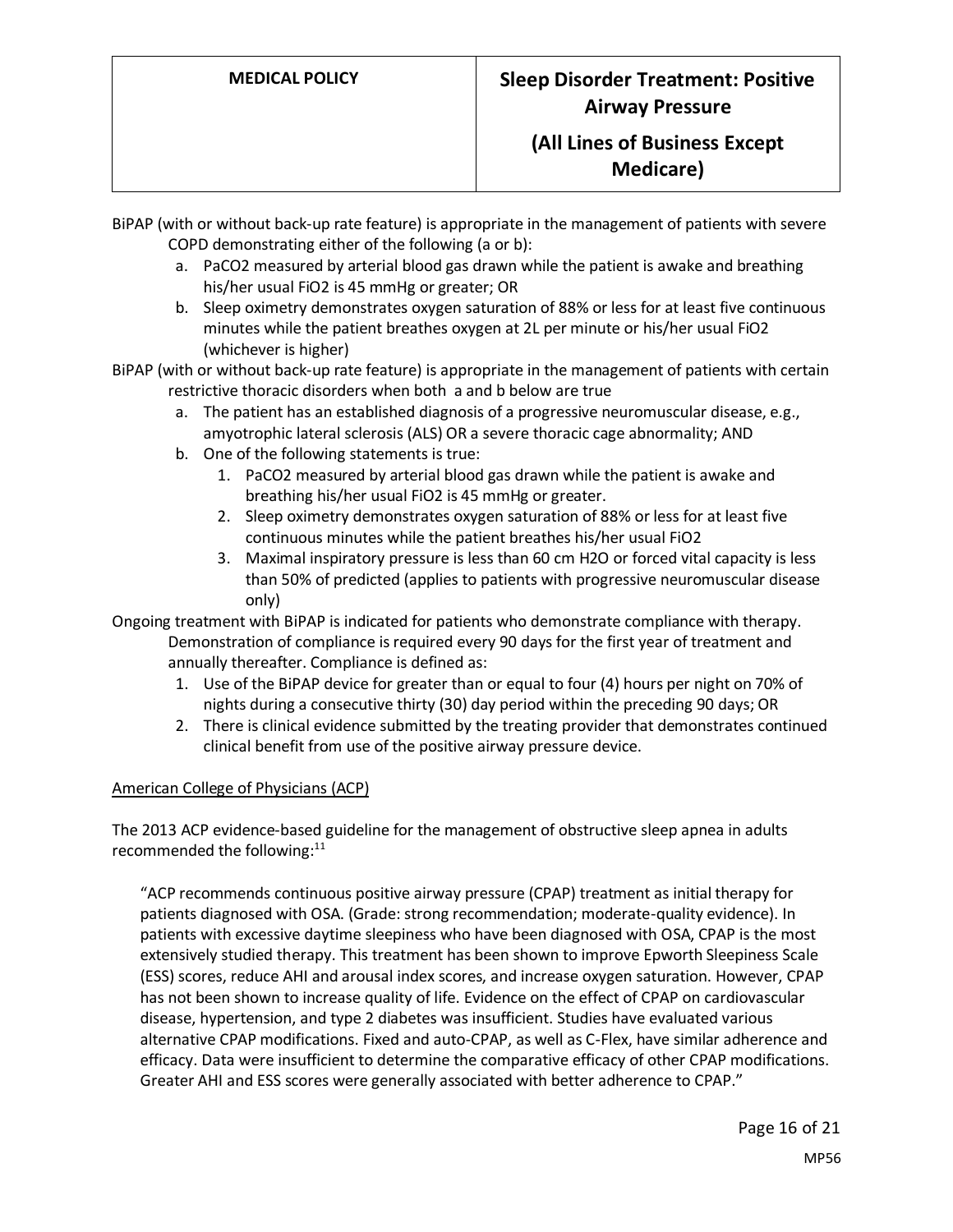#### American Society of Anesthesiologists (ASA)

The 2006 (revised 2014) ASA evidence-based guidelines for the perioperative management of patients with obstructive sleep apnea gave the following recommendations regarding positive airway pressure therapy: $12$ 

"Preoperative initiation of continuous positive airway pressure (CPAP) should be considered, particularly if OSA is severe. For patients who do not respond adequately to CPAP, noninvasive positive pressure ventilation should be considered."

#### National Institute for Health and Care Excellence (NICE)

In 2008 (updated 2021), NICE published evidence-based guideline for continuous positive airway pressure (CPAP) for the treatment of obstructive sleep apnea/hypopnea syndrome recommended CPAP "as a treatment option for adults with moderate or severe symptomatic obstructive sleep apnoea/hypopnoea syndrome (OSAHS)."<sup>13</sup> Additionally, NICE recommended CPAP as a treatment option for adults with mild OSAHS if, "they have symptoms that affect their quality of life and ability to go about their daily activities, and lifestyle advice and any other relevant treatment options have been unsuccessful or are considered inappropriate."

#### Oregon Health Authority Health Evidence Review Commission (HERC)

The 2014 HERC coverage guidance for the treatment of sleep apnea in adults recommended the following regarding continuous positive airway pressure: $14$ 

CPAP is recommended for coverage initially when all of the following conditions are met:

- $\circ$  12 week 'trial' period to determine benefit. This period is covered if apnea-hypopnea index (AHI) or respiratory disturbance index (RDI) is greater than or equal to 15 events per hour (strong recommendations); or if between 5 and 14 events with additional symptoms (weak recommendations) including one or more of the following:
	- excessive daytime sleepiness (Epworth Sleepiness Scale score > 10), or
	- documented hypertension, or
	- ischemic heart disease, or
	- history of stroke;
- $\circ$  Providers must provide education to patients and caregivers prior to use of CPAP machine to ensure proper use; and
- $\circ$  Positive diagnosis through polysomnogram (PSG) or Home Sleep Test (HST).

CPAP coverage subsequent to the initial 12 weeks should be based on documented patient tolerance, compliance, and clinical benefit. Compliance (adherence to therapy) is defined as use of CPAP for at least four hours per night on 70% of the nights during a consecutive 30 day period.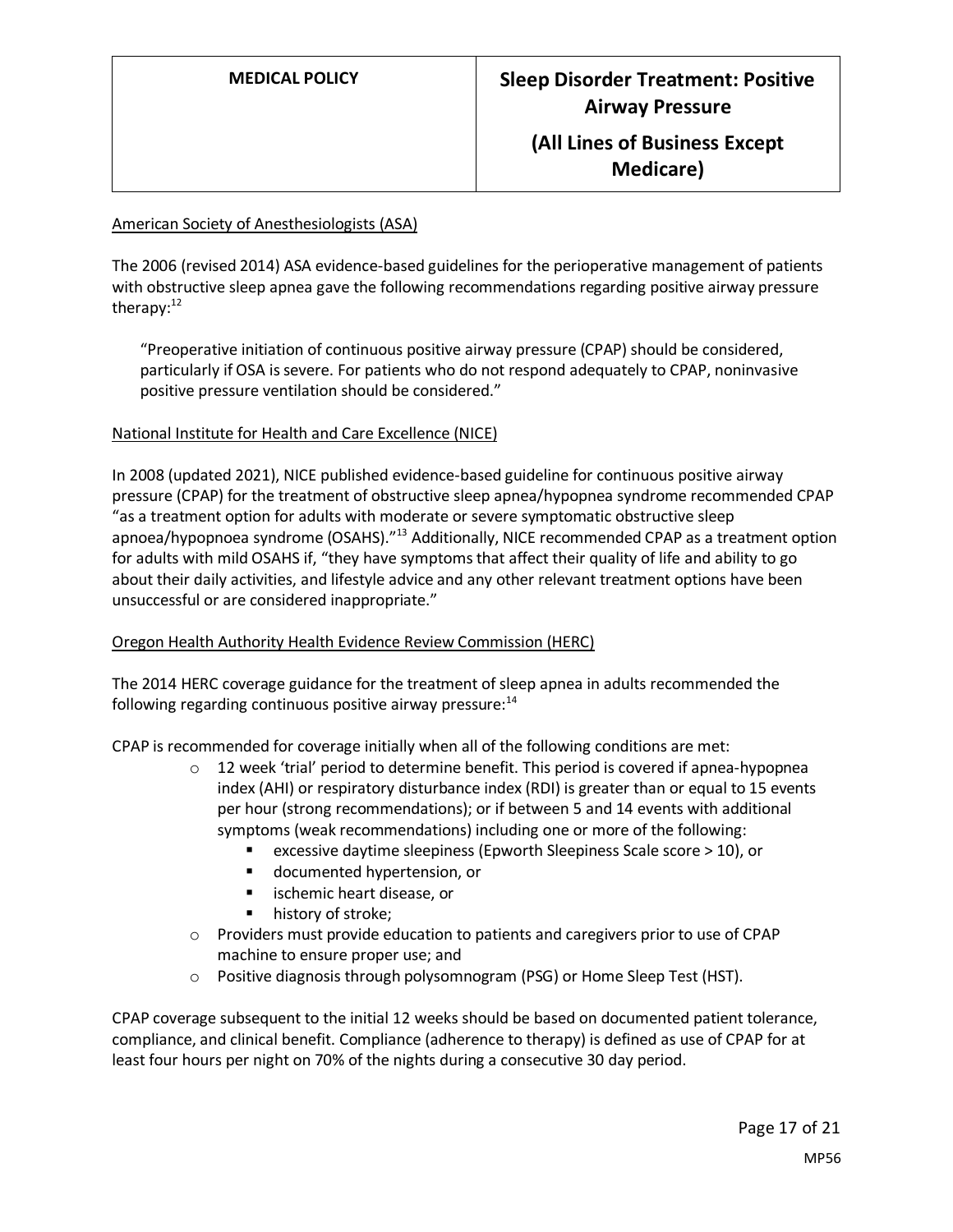# <span id="page-17-0"></span>**POLICY SUMMARY**

#### **Continuous Positive Airway Pressure (CPAP) and Auto-titrating Positive Airway Pressure (APAP) Therapy**

There is enough research to show that the use of continuous positive airway pressure (CPAP) and auto titrating positive airway pressure (APAP) therapy in adults improves overall health outcomes for select populations of those with obstructive sleep apnea. In those who meet policy criteria, studies show that CPAP and APAP treatments significantly improve sleep measures, including the Apnea Hypopnea Index and Epworth Sleepiness Scale. Additionally, numerous evidence-based clinical practice guidelines recommend the use of CPAP and APAP for the treatment of obstructive sleep apnea. Therefore, the use of CPAP or APAP may be considered medically necessary for the treatment of obstructive sleep apnea in patients meeting policy criteria. There is sufficient evidence to show that the use of CPAP and APAP therapy in those who do not meet policy criteria is considered not medically necessary and is not covered.

#### **Bilevel Positive Airway Pressure (BiPAP) Therapy**

There is enough research to show that the use of bilevel positive airway pressure (BiPAP) therapy improves overall health outcomes in adults with obstructive sleep apnea (OSA) who are intolerant to CPAP/APAP or in whom CPAP/APAP was ineffective. Additionally, several evidence-based clinical practice guidelines recommend BiPAP as an effective treatment for adult OSA. The AIM Specialty Health guideline as well as the American Academy of Sleep Medicine also recommends BiPAP therapy in patients with other disorders affecting sleep-related breathing; including central sleep apnea, severe chronic obstructive pulmonary disease, and restrictive thoracic disorders. Therefore, BiPAP therapy may be considered medically necessary when policy criteria are met. There is sufficient evidence to show that the use of BiPAP therapy in those who do not meet policy criteria is considered not medically necessary and is not covered.

#### **Dual Positive Airway Pressure with Oral Appliance Therapy**

There is enough evidence to show that dual positive airway pressure (PAP) with oral appliance therapy does not improve overall health outcomes versus therapy with either PAP or a medically necessary oral appliance for those with sleep disorders, whether used for as dual therapy or for travel (e.g., as a convenience item). No clinical practice guidelines based on research were identified specifically recommending dual PAP with oral appliance therapy. Therefore, dual PAP with oral appliance therapy is considered not medically necessary and is not covered.

# **INSTRUCTIONS FOR USE**

Company Medical Policies serve as guidance for the administration of plan benefits. Medical policies do not constitute medical advice nor a guarantee of coverage. Company Medical Policies are reviewed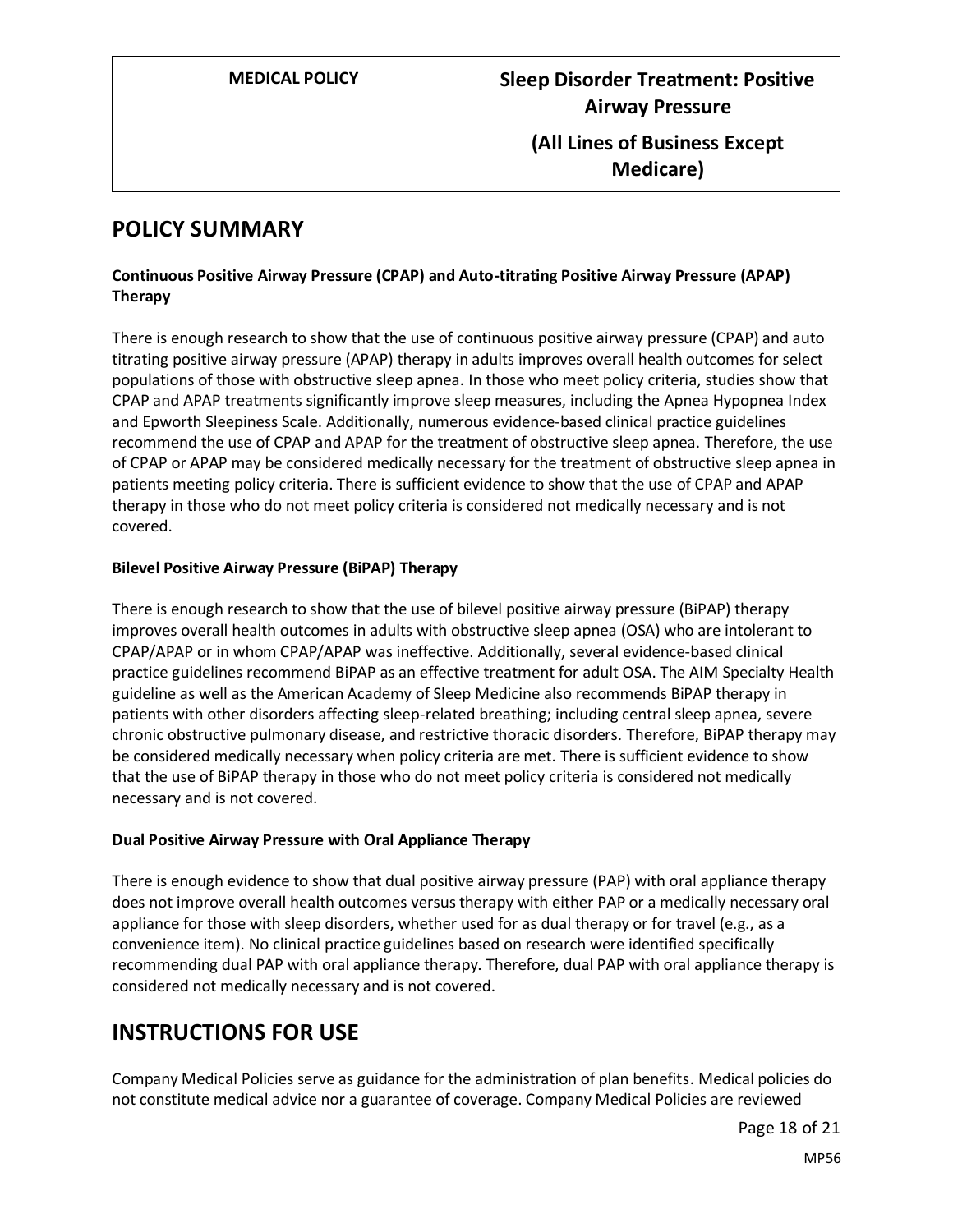**Medicare)**

annually and are based upon published, peer-reviewed scientific evidence and evidence-based clinical practice guidelines that are available as of the last policy update. The Companies reserve the right to determine the application of Medical Policies and make revisions to Medical Policies at any time. Providers will be given at least 60-days' notice of policy changes that are restrictive in nature.

The scope and availability of all plan benefits are determined in accordance with the applicable coverage agreement. Any conflict or variance between the terms of the coverage agreement and Company Medical Policy will be resolved in favor of the coverage agreement.

# **REGULATORY STATUS**

#### U.S. Food and Drug Administration (FDA)

#### **Continuous Positive Airway Pressure Devices**

Several continuous positive airway pressure devices have received FDA approval under the 510(k) premarket notification process. These devices are classified as class II under the product code "BZD". Additional information is available by searching the FDA 510(k) database for product code BZD.

#### **Auto Titrating Positive Airway Pressure Devices**

Several auto titrating positive airway pressure devices have received FDA approval under the 510(k) premarket notification process. These devices are classified as class II under the product code "BTT". Additional information is available by searching the FDA 510(k) database for product code BTT.

#### **Bilevel Positive Airway Pressure Devices**

Several bilevel positive airway pressure (BiPAP) devices have been approved under the FDA 510(k) premarket notification process. These devices are classified as class II under the product code "BZD". Additional information is available by searching the FDA 510(k) database for product code BZD.

| <b>Device Name &amp;</b><br><b>Manufacturer</b> | <b>Indications for Use</b>                                                  |
|-------------------------------------------------|-----------------------------------------------------------------------------|
| <b>BiPAP Pro (Respironics</b>                   | For the treatment of obstructive sleep apnea only for use in the home or    |
| $Inc.)^{15}$                                    | hospital/institution environment in adult patients.                         |
| BiPAP S/T-D 30                                  | For hospital or institutional use for treatment of obstructive sleep apnea, |
| (Respironics Inc.) $16$                         | respiratory failure, or respiratory insufficiency.                          |
| <b>BiPAP Auto</b><br>(Respironics Inc.) $17$    | The BiPAP Auto-system delivers positive airway pressure therapy for the     |
|                                                 | treatment of Obstructive Sleep Apnea. The device is for use in the home or  |
|                                                 | hospital/institutional environment on adult patients.                       |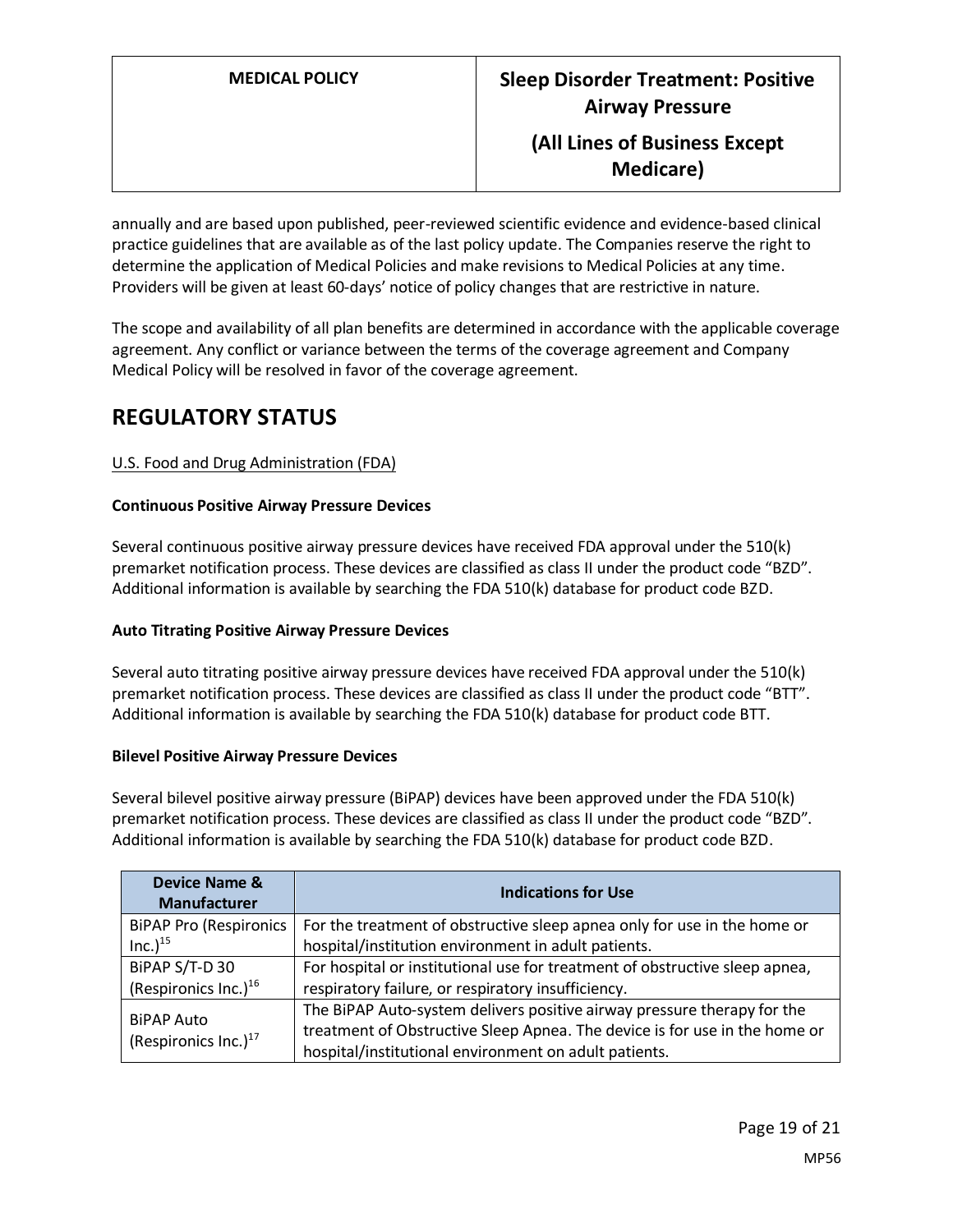| Hoffrichter Vector Bi<br>(Hoffrichter GmbH) $^{18}$ | For treatment of obstructive sleep apnea (OSA) in adult patients weighing<br>at least 30 kg. These devices are not intended for use with ventilator- |
|-----------------------------------------------------|------------------------------------------------------------------------------------------------------------------------------------------------------|
|                                                     | dependent patients.                                                                                                                                  |

#### Mental Health Parity Statement

Coverage decisions are made on the basis of individualized determinations of medical necessity and the experimental or investigational character of the treatment in the individual case. In cases where medical necessity is not established by policy for specific treatment modalities, evidence not previously considered regarding the efficacy of the modality that is presented shall be given consideration to determine if the policy represents current standards of care.

# **MEDICAL POLICY CROSS REFERENCES**

- Sleep Disorder Testing (All Lines of Business Except Medicare)
- Sleep Disorder Testing (Medicare Only)
- Sleep Disorder Treatment: Positive Airway Pressure (Medicare Only)
- Sleep Disorder Treatment: Surgical (All Lines of Business Except Medicare)
- Sleep Disorder Treatment: Surgical (Medicare Only)

## **REFERENCES**

- 1. American Sleep Apnea Association. Positive Airway Pressure Therapy for Sleep Apnea. [https://www.sleepapnea.org/treat/sleep-apnea-treatment-options/positive-airway-pressure](https://www.sleepapnea.org/treat/sleep-apnea-treatment-options/positive-airway-pressure-therapy/)[therapy/.](https://www.sleepapnea.org/treat/sleep-apnea-treatment-options/positive-airway-pressure-therapy/) Published 2021. Accessed 4/20/2022.
- 2. Balk EM, Moorthy D, Obadan NO, et al. AHRQ Comparative Effectiveness Reviews. In: *Diagnosis and Treatment of Obstructive Sleep Apnea in Adults.* Rockville (MD): Agency for Healthcare Research and Quality (US); 2011.
- 3. Kennedy B, Lasserson TJ, Wozniak DR, Smith I. Pressure modification or humidification for improving usage of continuous positive airway pressure machines in adults with obstructive sleep apnoea. *Cochrane Database Syst Rev.*  2019;12:CD003531[.https://www.ncbi.nlm.nih.gov/pubmed/31792939.](https://www.ncbi.nlm.nih.gov/pubmed/31792939)
- 4. Ip S, D'Ambrosio C, Patel K, et al. Auto-titrating versus fixed continuous positive airway pressure for the treatment of obstructive sleep apnea: a systematic review with meta-analyses. *Systematic reviews.* 2012;1:20
- 5. Hayes Inc. Bilevel Positive Airway Pressure for the Treatment of Obstructive Sleep Apnea in Adults[. https://evidence.hayesinc.com/report/dir.bilevel2781.](https://evidence.hayesinc.com/report/dir.bilevel2781) Published 2017 (Archived 2018). Accessed 4/20/2022.
- 6. De Vries G, Doff M, Hoekema A, Kerstjens H, Wijkstra P. Continuous positive airway pressure and oral appliance hybrid therapy in obstructive sleep apnea: patient comfort, compliance, and preference: a pilot study. *Journal of Dental Sleep Medicine.* 2016;3(1):6